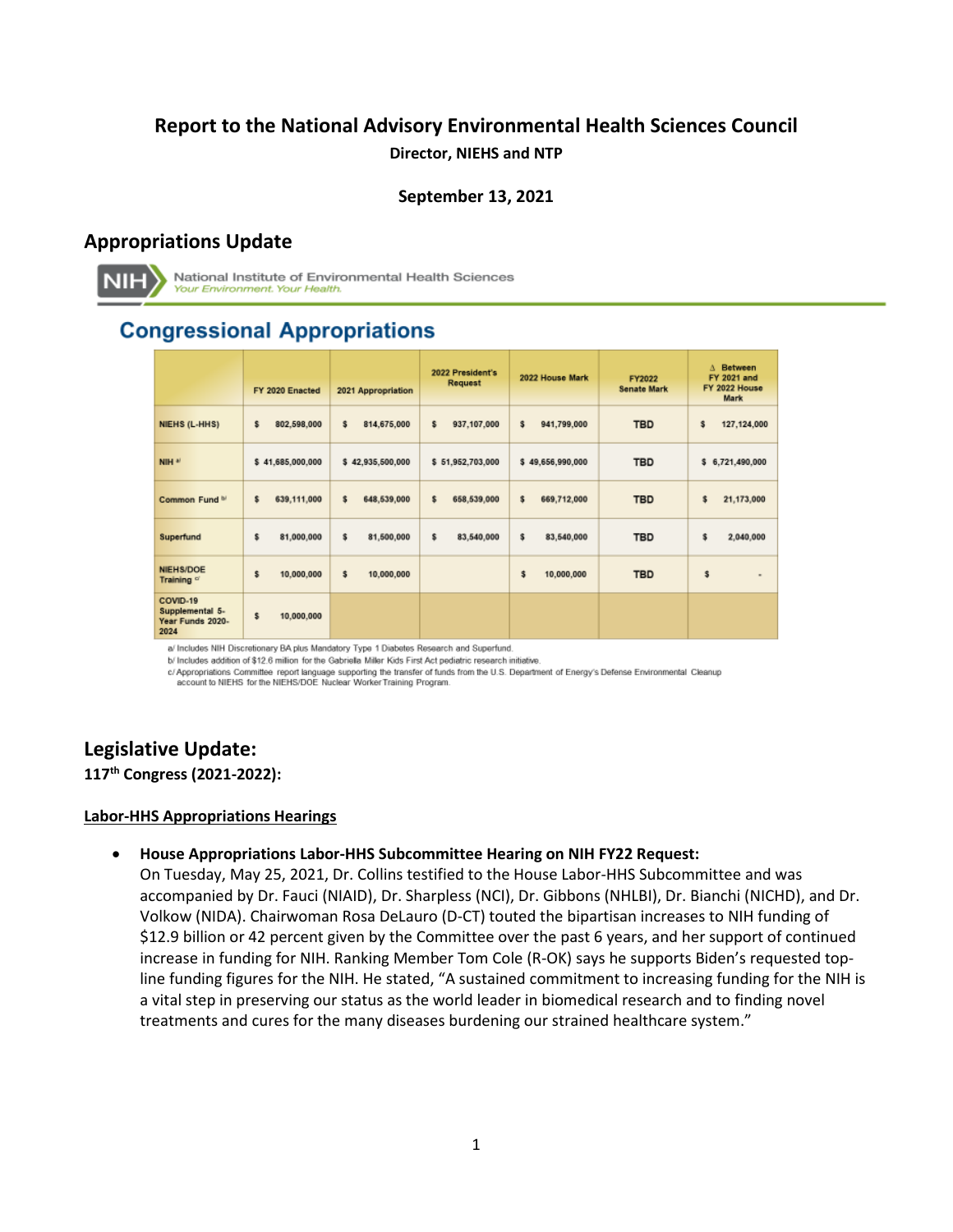#### **Topics for the hearing included:**

- 
- research and **COVID**, **COVID**, **COVID**, **COVID**, **Vaccine**, mortality, and the original control of Diversified workforce, the art disease, heart disease,
- o Reducing racial and  $\Box$  o UNITE initiative,  $\Box$  o Intellectual property ethnic disparities,  $\qquad \qquad \circ \qquad$  HIV/AIDS, safety,
- 
- 
- 
- 
- 
- o Community effects on o Multiple Sclerosis,
- Therapeutic property,
- 
- 
- o Wuhan Lab/COVID-19 o Opioid Crisis,
- o ARPA-H, o Fetal tissue research, o Climate Change
	-
	-
	-
	-
	-
	-
	-
- o Gun violence o Mental health Research,
- o Alzheimer's, COVID, the Brain, o Cancer, o COVID-19 vaccine Engagement Alliance **pregnant/lactating** o Sickle Cell Disease,
- o Accelerating COVID-19 o Biomedical intellectual Kidney Di<br>Therapeutic original property, contract the Children,
	- Interventions and  $\Box$  o Including pregnant and  $\Box$  Treatments for Vaccines (ACTIV) lactating women in Addiction, Initiative, and Clinical Trials of OIG report and Clinical Trials of OIG report and
	- Success rates, **o** Vaccine hesitancy, **o** Prostate and
		-
		-
	- Origin, and the Childhood asthma,
- 
- $\circ$  Universal influenza
- addressing maternal o Health disparities, both o Women's health and
	-
- o Health equity,  $\circ$  Long COVID in  $\circ$  Tick-borne Diseases,
- o COVID-19, Children, o Animal Testing and
	- prevention, and one one consequences of the consequences of the consequences of the matrix of Marijuana effects on
		-
		-
		-
	- Kidney Disease in (CEAL) women,  $\circ$  Acute and Chronic
		-
- o Grant Application (PREGLAC Task Force), Cybersecurity, and
- o ECHO, o Pain management, gynecological cancers.

#### **Highlights relating to NIEHS:**

o Congresswoman Roybal-Allard (D-CA) asked about ECHO and how it compared to the National Children's Study that was cancelled.

 Dr. Bianci responded to her question. "As you know, the ECHO program brings together 72 different cohorts and they're currently doing observational studies on over 50,000 children. One of the most impactful studies that has recently been completed has looked at women entering pregnancy and looking at the connection between a healthy weight in the mother or the pregnant woman and eating a healthy diet during pregnancy, and that has resulted in a statistically significant decrease in the rate of preterm birth.

 And interestingly, it was significant in both black and white women, because black women do have a higher incidence of preterm birth, so that is quite impactful. In addition, NICHD is a works with the ECHO program on an interventional study using the idea states Pediatric Clinical Trials Network which is part of the ECHO program. And we are working together to provide comparative effectiveness studies to determine how best to treat neonatal opioid withdrawal syndrome. So, these include a pharma -- pharmacology free intervention, which is eat, sleep, and console the babies, as well as a weaning trial, and we have trials planned for the future to look at infants."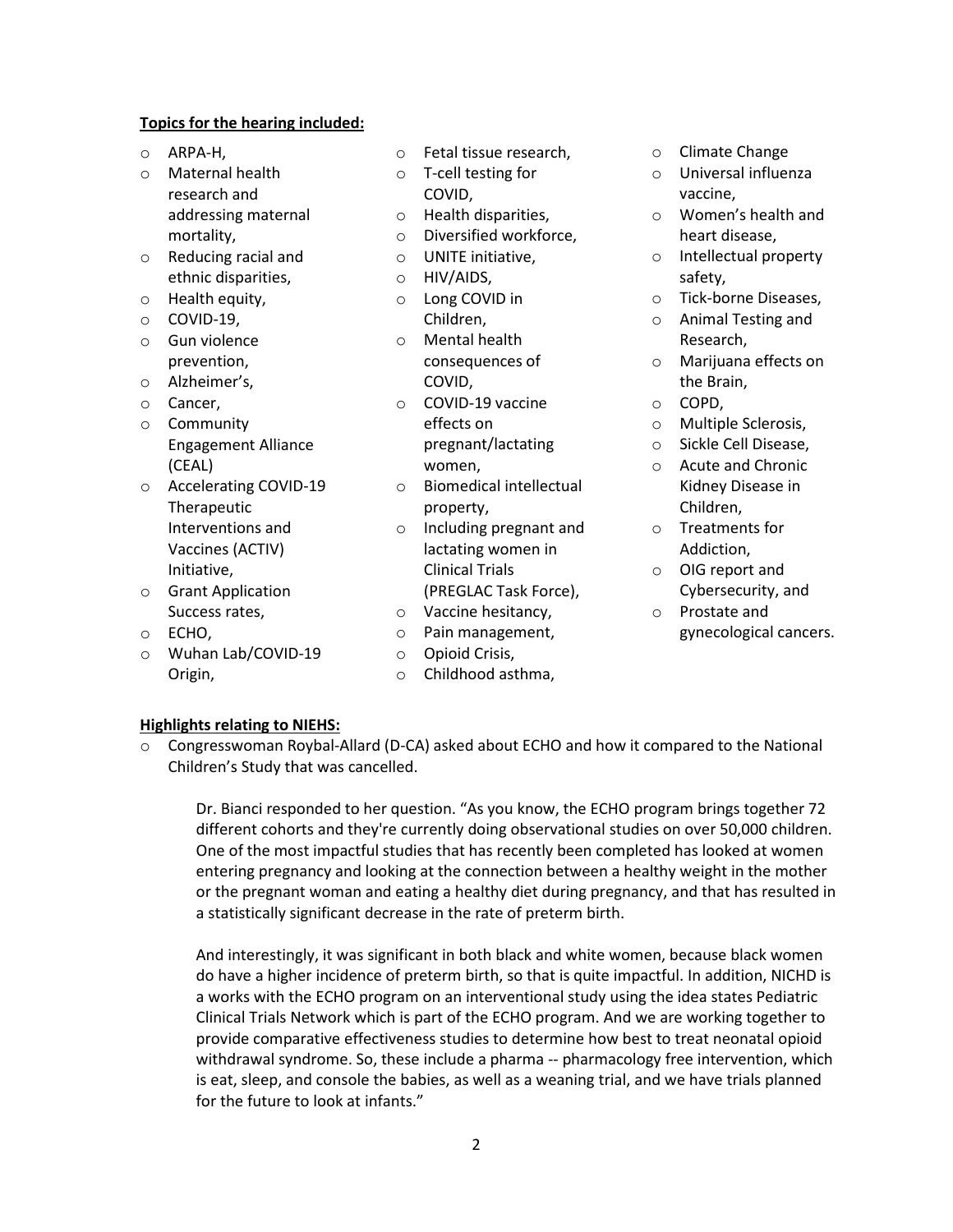extending ECHO program, given that the original NCS study was designed to follow children from birth through age 21 and the cohorts, as I understand, have not yet reached the age of Congresswoman Roybal-Allard (D-CA) asked a follow-up question if the NIH considering 21?

 the potential of this very important cohort of over 50,000 kids. And obviously, the time is want to endorse how critical we see the ECHO program is for answering all those questions Dr. Collins replied "I think that's a very important question and we do want to fully realize about right in the course of the next year to figure out exactly what that future course will be. We have engaged internally in some deeper discussions about that and would like to get back to you, Congresswoman, about possible paths that we might take this forward, but I do that you and we are quite concerned about."

 o Congressman Harder asked about the \$110 million in the President's Budget for NIH's Climate Change and Human Health program, and what research projects that Dr. Collins expected to come from that, especially those that focus on health outcomes related to poor air quality and impacts on underserved communities?

 Dr. Collins responded, "Absolutely. And it does tie in very nicely to the question you just posed to Dr. Gibbons. Climate change affects human health in numerous ways. People tend to think about there as well as climate makes different opportunities for different pathogens to find their way into the human population. But it also affects, as you've just pointed out, air quality, the issues that are going to relate to such things as asthma, as well as heart disease, as well as cancer, all of those are wrapped up in what we think is now an appropriate moment for an  **already, they have reached out to numerous other institutes at NIH so that we can come forward with a really exciting, very broad, holistic approach to how we could tackle this issue of environmental science related to health and the effects of the climate.** So, I'm glad you about it as perhaps it's more in the area of infectious disease, and there's a lot to be concerned enhanced and expanded effort to understand the health consequences of climate change. **Our National Institute of Environmental Health Sciences, NIEHS, will be taking the lead on this, but**  highlighted it. We're excited about the opportunity here."

o Congresswoman Roybal-Allard (D-CA) asked Dr. Collins about animal testing and research, and what role has NIH played in educating the research community about non-animal research methods? What steps has NIH taken to incentivize researchers to utilize existing human nonanimal approaches? And have you offered any training grants, early-stage investigator awards, or supplementary grant funding to give researchers the resources and confidence needed to switch from an animal-based animal-free research method?

 Dr. Collins responded "We are very much interested in trying to be sure that every experiment model is, in fact, one that's going to give valuable information for human health. In many terms of grants to others, yes, we are supporting vigorously such things as tissue chips, which made up of human cells, maybe closer to humans. But that doesn't work for lots of other applications, so we still are going to need animals. But we are looking at this as vigorously as we that involves animals is done appropriately with rigor and reproducibility and that the animal instances, there really are no alternatives to the animal model to be able to get those answers, and so we need to support that to be sure we're doing it though with great responsibility. In allow you to look at the effect of a drug or some other intervention in a chip. And it is basically can, looking forward to a time where we have more substitutions. I think, though, to be honest, for the foreseeable future, if we're going to make advances in things like cancer, diabetes, heart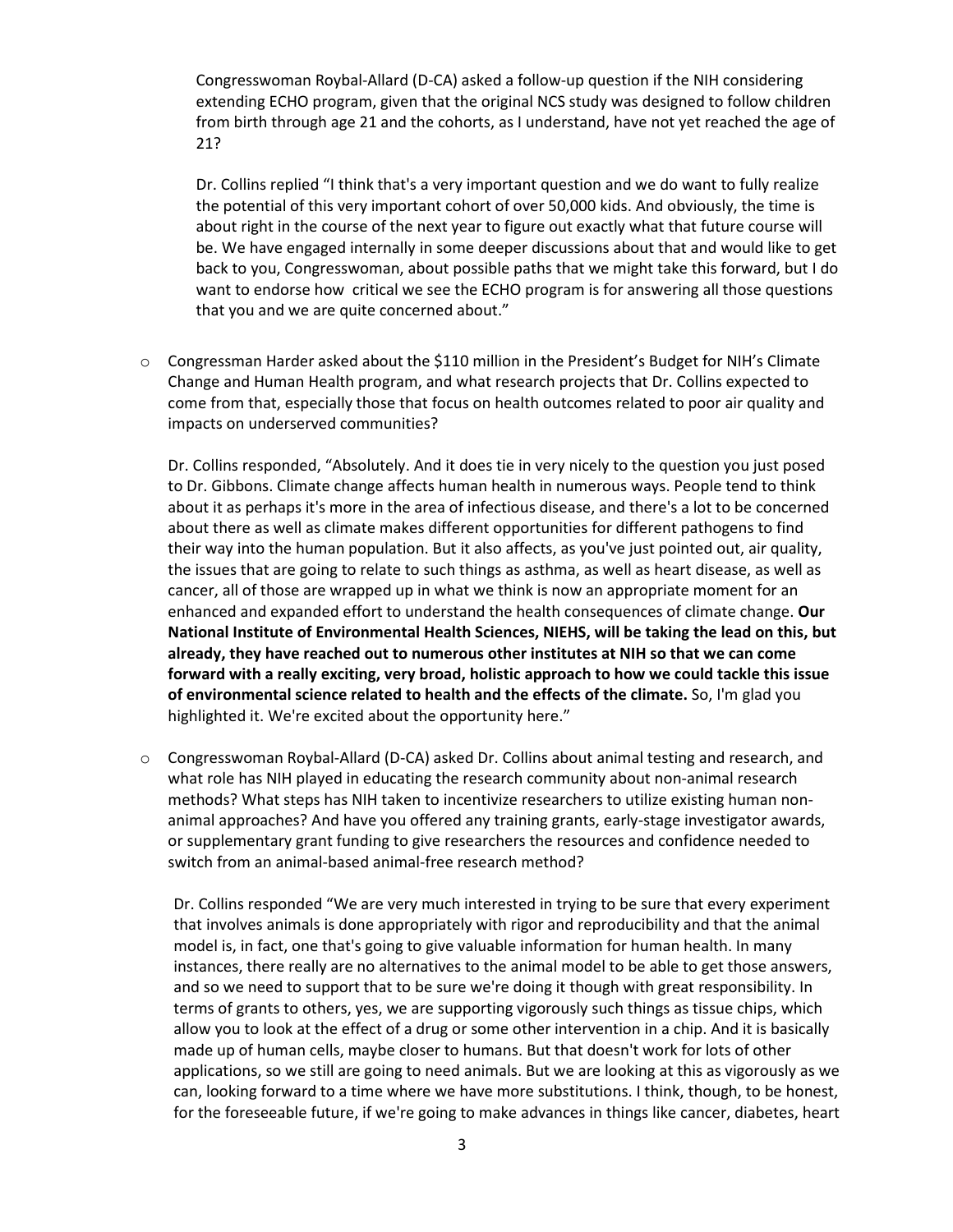disease, rare diseases, we are still going to need to depend for a lot of that effort on animal research."

### **Senate Appropriations Labor-HHS Subcommittee Hearing on NIH FY22 Request:**

 On Wednesday, May 26, 2021, Dr. Collins testified to the Senate Labor-HHS Subcommittee and was accompanied Dr. Tromberg (NIBIB). Chairwoman Murray (D-WA) opened the hearing thanking all of the witnesses and Dr. Collins and Dr. Fauci for their long hours and putting science first. She stated "This should be an important reminder when it comes to biomedical research: You can never fully predict how the discoveries of today will prepare you for the NIH by stating "Our research infrastructure was tested like never before and, in my opinion, it succeeded in remarkable ways. I believe there are really three reasons for that. First in the past six years this committee and the Congress in a bicameral, bipartisan way have prioritized and invested in NIH." He also stated how he looks forward to working with Dr. Collins "And, Chair Murray, in making -- and the administration in making ARPA-H a reality. I by Dr. Fauci (NIAID), Dr. Sharpless (NCI), Dr. Pérez-Stable (NIMHD), Dr. Gibbons (NHLBI), Dr. Bianchi (NICHD), and challenges of tomorrow. That's why you have to build a robust research enterprise, and recruit diverse world-class talent, and make sure scientists can do their work free from political interference." Ranking Member Blunt touted think there's a moment that's ready for that; I think that because of what's happened in the last two years NIH is ready for that. And look forward to the discussion today."

### **Topics for the hearing included:**

- 
- 
- 
- 
- 
- 
- 
- 
- 
- $\circ$  Social Determinants of  $\circ$  Health disparities,  $\circ$  Climate Change
- o Autoimmune Diseases o Long COVID, o Treatments for and the Accelerating  $\qquad \circ \qquad$  Childhood Cancer  $\qquad \qquad$  Addiction and Medicines Partnership  $\circ$  Vaccines to other Substance Abuse
- o Pancreatic Cancer Countries Disorder
- 
- 
- 
- o ARPA-H, o Community o Rare Diseases and o Structural racism and **Engagement Alliance** Cures Acceleration discrimination, and the control (CEAL) and the control of the Network (CEAL) and the Network
- o Reducing racial and o Multi-system o Sexual Harassment ethnic disparities, inflammatory inflammatory on RNA for therapies o Health equity, and the syndrome in Children for other for other controller for other controller for other controller controller controller controller controller controller controller controller controller controller cont
- o Suicide Prevention o Artificial Intelligence o Vaccine delivery and o COVID-19, for early detection in administration o COVID Vaccine cancers o Pain management,
	-
	-
	-
	- prevention, treatments<br>  $\begin{array}{ccc}\n & \circ & \text{COVID-19 Origin,} \\
	 & \circ & \text{Health disparities,} \\
	\end{array}$ 
		-
		-
		-
		-
- o Global Drug Supply **being a constructed** by Biomedical intellectual Chains **property rights**,
- o Alzheimer's, o NCATS Clinical and o Cancer, Translational Science Award (CTSA),
- 
- 
- diseases/treatments
- 
- 
- Boosters **o Communist Communist Communist Communist Communist Communist Communist Communist Communist Communist Communist Communist Communist Communist Communist Communist Communist Communist Communist Communist Communist**
- o Gun violence o Diabetes o Mental Health drug
	-
	- Health **o HIV/AIDS**, **o Marijuana** use, and
		-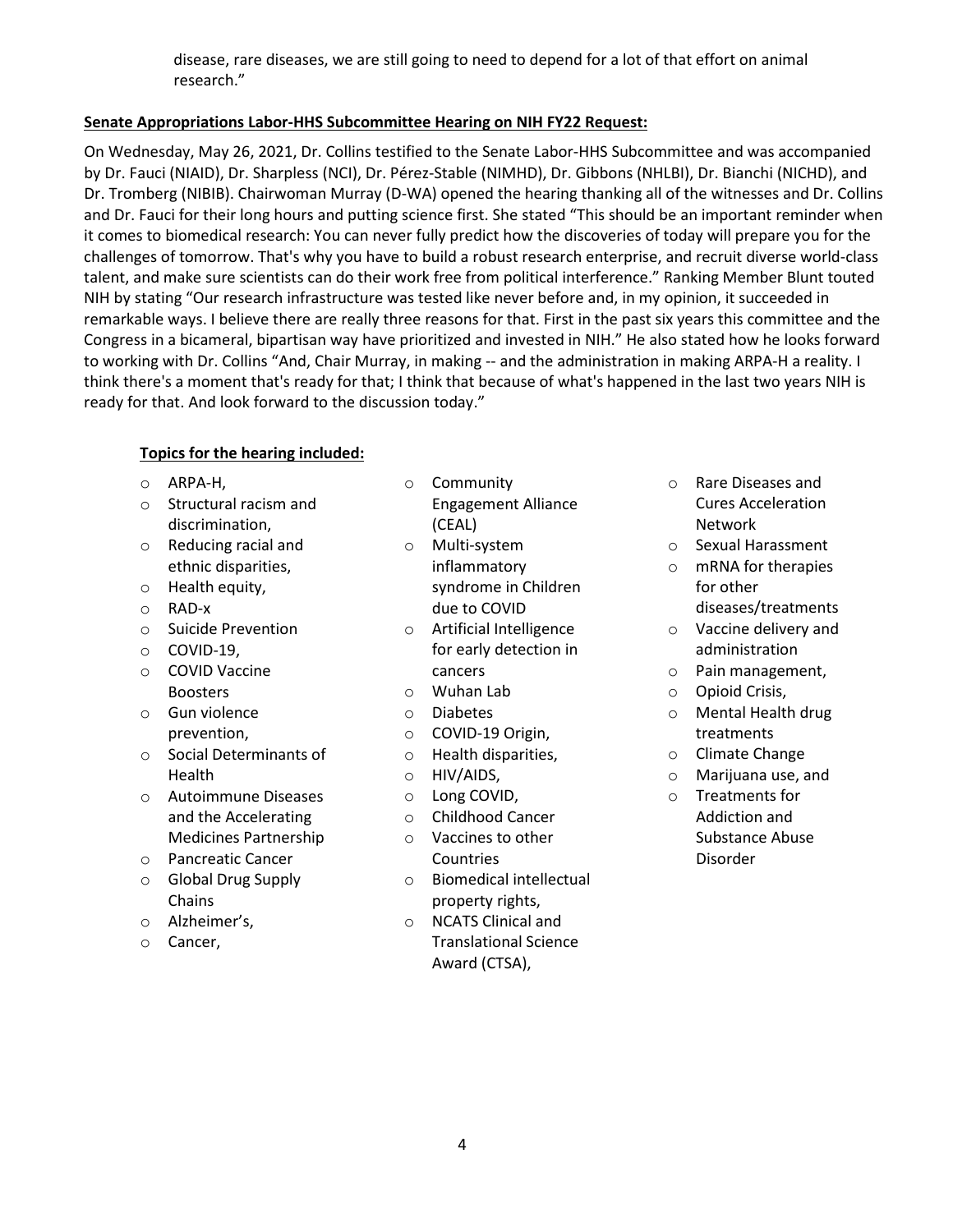#### **Highlights relating to NIEHS:**

• Chairwoman Murray asked Dr. Gibbons about the President's Budget request for \$110 million to study the impact climate change is having on health, and asked him to talk about what kind of serious effects have been seeing from climate change and what kinds of research do expect NHLBI to support this kind of funding?

 Dr. Gibbons responded "Yes, thank you for that question. As we know climate change often involves these changes in our air and air quality particularly it's likely to promote more air pollution. Certainly, the constituents on the west coast are familiar with the impact of wildfires greatest impact on certain communities; particularly communities in which those in terms of the health consequences of air pollution. And that's falling on the most vulnerable. chronic obstructive pulmonary disease, asthma, heart failure, heart attacks are increased in the need to not only mitigate the impact of climate change but also to enhance resilience to the on air quality. And although air is all around us, air pollution tends to concentrate and have its neighborhoods are closer to sources of air pollution and therefore the impact is also inequitable We know that it exacerbates certain chronic conditions, certainly cardiopulmonary ones like context of higher air pollution promoted by climate change. And we anticipate that there'll be a effects of the -- of air pollution on health. And we anticipate that will involve enhancing health communities that are disproportionately affected by the consequences of air pollution derived from climate change. And our programs that are community engaged research with that health equity lens should be promising in that regard."

 asked Dr. Collins what NIH is doing to help bridge the gap in health outcomes and medical • Senator Manchin spoke about how his state is ranked last in the nation for health outcomes. He research in poor rural communities?

 Dr. Collins responded "Well, it is very troubling to see the facts that you've just cited that health outcomes are not what we would all want them to be and of course there are many factors that play into that, Senator, and we are deeply engaged in research in trying to  identify the ones that are addressable. **Certainly, one of the things I might point to is the increasing focus we have on disease prevention.** If we simply are limiting ourselves to trying opportunity. Unfortunately, our healthcare system doesn't do a great job in that situation of providing support for disease prevention and it seems happier to pay for things once people are already quite ill. So, there's additional work that needs to be done there. One of the things factors that play out in people staying healthy or getting a chronic disease or how you manage  that? **The All of Us program, which this congress has supported, on the way to enrolling a million participants, including in West Virginia, is a way in which we can collect that kind of information and bring forward a better chance for people to live not just a good lifespan,**  to help people who've already developed a serious disease, we've kind of missed the that I think I'd point to is this -- a series of large-scale efforts to really understand what are the **evidence, including their electronic health records and lots of information about their environmental exposures, and try to figure out, in a holistic way, how can we take that but a good health span."**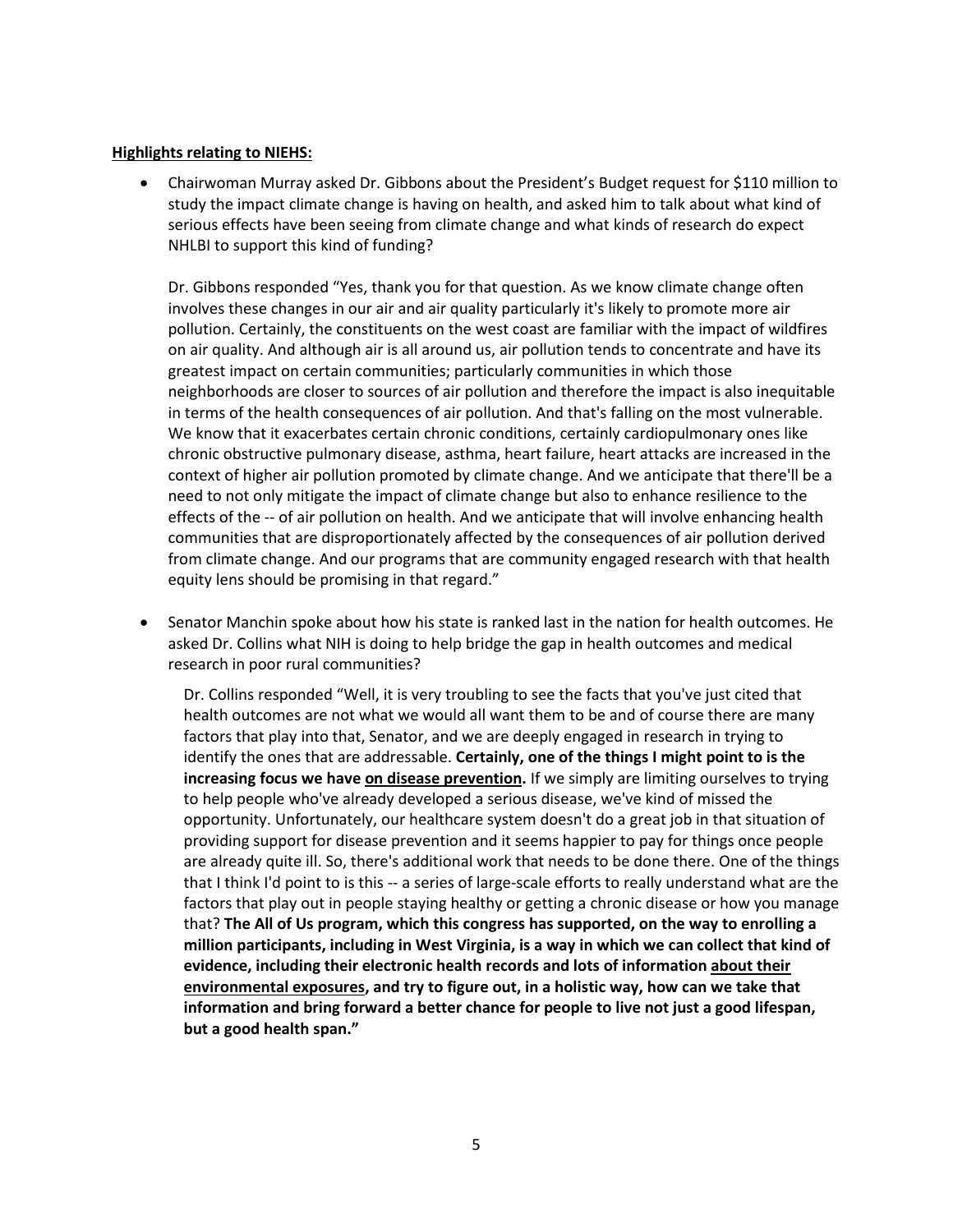#### **FY22 Appropriations Updates**

 • On Friday, May 28, 2021, the President released his FY2022 Budget Request to Congress. The \$52.0 billion, which is \$9.0 billion more than the FY 2021 Enacted level (includes ARPA-H). For FY2022 President's Budget is proposing \$83.54 million, which in an increase of \$2.04 million Congress. This is termed a "Skinny Budget" and is a slimmed down version of the full President's Biden Administration for the upcoming fiscal year. President's FY2022 Budget Request proposes an increase to Congress for NIH and NIEHS's Labor-HHS and Interior-Environment funding. For NIH, the FY 2022 President's Budget is proposing NIEHS Labor-HHS funding, the FY2022 President's Budget is proposing \$937.1 million, which is \$122.4 million above the FY 2021 Enacted level. The increase includes \$100 million to support research on the human health impacts of climate change. For NIEHS Superfund Funding, the above FY2021 enacted levels. This full budget release highlights the President's priorities that he released in his skinny budget on April 9, 2021, in his FY2022 Discretionary Budget Request to Budget request. This FY22 Discretionary Budget request contains the high-level priorities of the

found <u>here</u>. The full FY2022 President's Budget to Congress and Fact Sheet can be found [here.](https://www.whitehouse.gov/omb/budget/) And the President's FY22 Discretionary Request "Skinny Budget" to Congress and Press Release can be

 • **House Appropriations Committee markup of Labor, HHS and related agencies portion of FY2022 Appropriations Bill:** On July 15, 2021, the House Appropriations committee marked up Appropriations bill passed out of the House Appropriations Committee and advanced to the increase \$100 million for Climate Change and Health research for NIEHS, and has additional NIEHS Significant Item language on Harmful Algal Blooms and Parkinson's Disease. the FY22 Labor-HHS bill and report language, and by a vote of 33-25, the House FY22 Labor-HHS House floor. The FY22 Labor-HHS bill has NIEHS at a mark of \$941,799,000, an increase of \$127,124,000 from the FY21 enacted level. Th[e report language](https://docs.house.gov/meetings/AP/AP00/20210715/113908/HMKP-117-AP00-20210715-SD003.pdf) (NIEHS on pg. 129) allocates an

 to support a wide range of biomedical and behavioral research, as well as targeted investments in several high-priority areas. Additionally, the bill includes \$3 billion to establish the Advanced For NIH, the bill provides a total of \$49 billion for NIH, an increase of \$6.5 billion above the FY 2021 enacted level. The bill also includes an increase of \$3.5 billion for existing NIH Institutes and Centers, which supports an increase of no less than 5 percent for each Institute and Center Research Projects Agency for Health (ARPA-H) to accelerate the pace of scientific breakthroughs for diseases such as ALS, Alzheimer's disease, diabetes, and cancer.

#### **NIEHS text from the [Labor-HHS bill:](https://docs.house.gov/meetings/AP/AP07/20210712/112887/BILLS-117-SC-AP-FY2022-LaborHHS-AppropsLHHSdraftbillFY2022.pdf)**

"NATIONAL INSTITUTE OF ENVIRONMENTAL HEALTH SCIENCES For carrying out section 301 and title IV of the PHS Act with respect to environmental health sciences, \$941,799,000."

 For the NIH OD portion report language, we see NIEHS and NTP mentioned in the Significant  **The direct House FY22 Labor-HHS report language for NIEHS is as follows:**  items on: ALS coordination and research, Indoor Amplified Microbial Growth Research and the HEALthy Brain and Child Development (HBCD) Study (please see below). "NATIONAL INSTITUTE OF ENVIRONMENTAL HEALTH SCIENCES (NIEHS) Appropriation, fiscal year 2021 ......................................................... \$814,675,000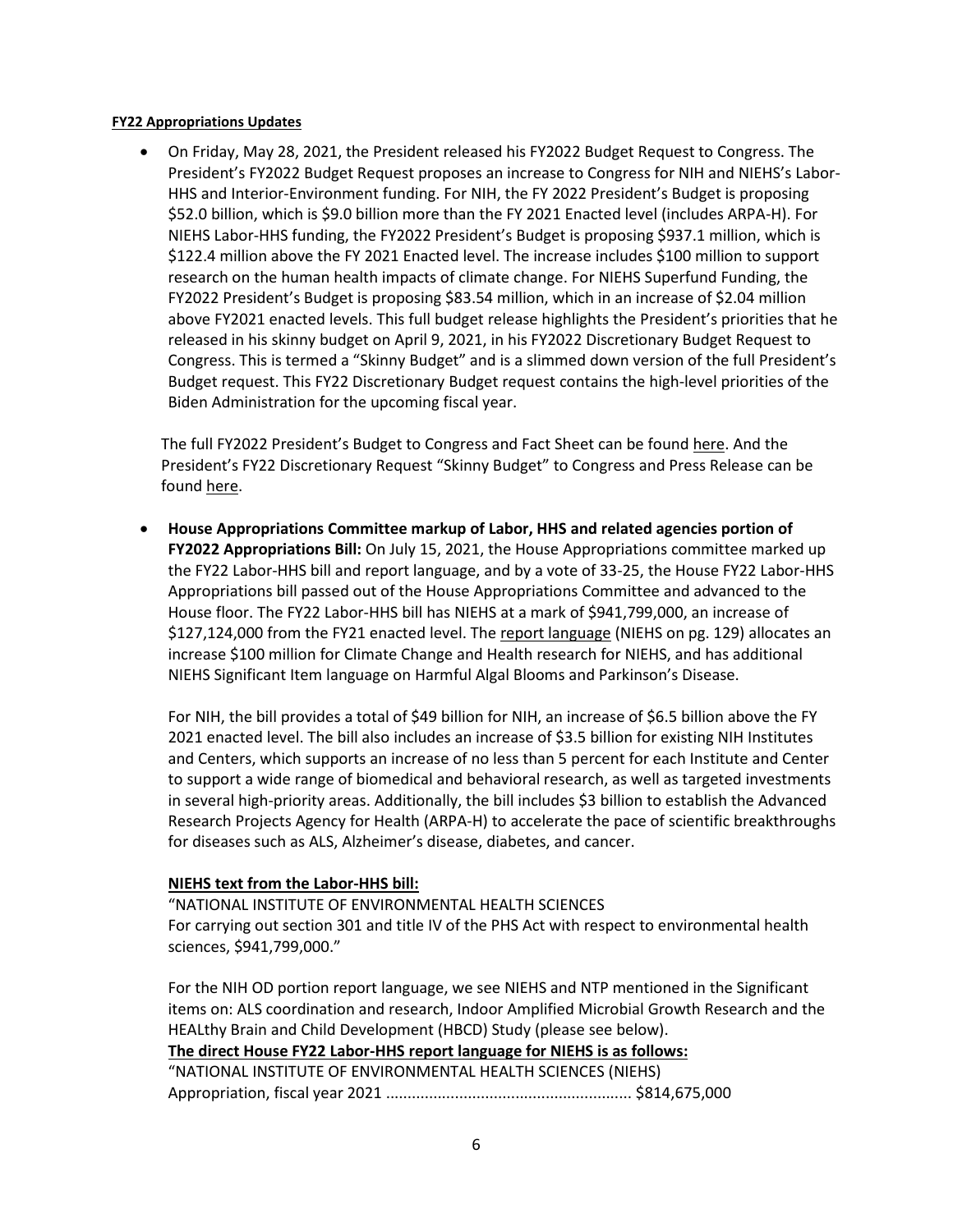*Mission.* —NIEHS's mission is to discover how the environment affects people in order to promote healthier lives.

 the fiscal year 2022 budget request, for NIEHS to support research on the impact of climate *Climate Change Research.* —The Committee includes an increase of \$100,000,000, the same as change on human health.

 scientific knowledge about short-term and long-term human health effects potentially associated with acute and chronic exposures to toxins produced by harmful algal blooms (HABs). The Committee recognizes the increasing relevance of this scientific research to communities interest in the use of multidisciplinary approaches to investigate respiratory irritation or illness *Harmful Algal Blooms Research.* —The Committee recognizes the value of the NIEHS mission and the NIEHS NSF jointly-funded Oceans and Human Health Program as a means to increase directly affected by HABs, including Florida, where a 16- month bloom one of the longest documented HABs in the State's history occurred from late 2017 through early 2019. The Committee encourages NIEHS to continue investing in this research area using its competitive, peer-reviewed grantmaking processes. In particular, the Committee notes growing scientific associated with inhalation of aerosolized HAB toxins and with neurotoxic shellfish poisoning arising from ingestion of contaminated seafood. The Committee commends NIEHS for its collaborations with other agencies, including NSF, NOAA, EPA, and CDC, to advance such research and translate key research findings for clinical and public health benefits.

 *Parkinson's Disease.* **—**Research suggests that Parkinson's disease (PD) is caused by a herbicides, has been associated with an increased risk of developing the disease, yet other insecticides, solvents and heavy metals, need to be explored or should be considered. The Committee urges NIEHS to expand its research and collaborate with appropriate partners to expression of PD traits that result from the interplay of genes and environment to advance the combination of genetic and environmental factors. Agricultural exposure to pesticides, including exposures common to soldiers, firefighters, first responders and others, such as burn pits, understand effects of these chemicals on PD development and progression. Research should include fundamental approaches to identify other environmental triggers and to understand the development of individualized precision environmental health strategies to prevent and treat PD. The Committee requests an update on these activities in the fiscal year 2023 Congressional Budget Justification."

#### **Language mentioning NIEHS/NTP under OD section is:**

 *"ALS Research Coordination and Acceleration*. —The Committee is aware of the significant ALS science more rapidly into effective treatments that can make ALS a livable disease. To need to expand scientific understanding of amyotrophic lateral sclerosis (ALS) and to translate achieve these outcomes as soon as possible, the Committee directs NIH to organize a transagency initiative to develop an ALS research strategic plan. The plan, which should be developed in collaboration with the nation's leading ALS patient and biomedical research organizations, should: identify the most promising areas of research and the specific NIH activities where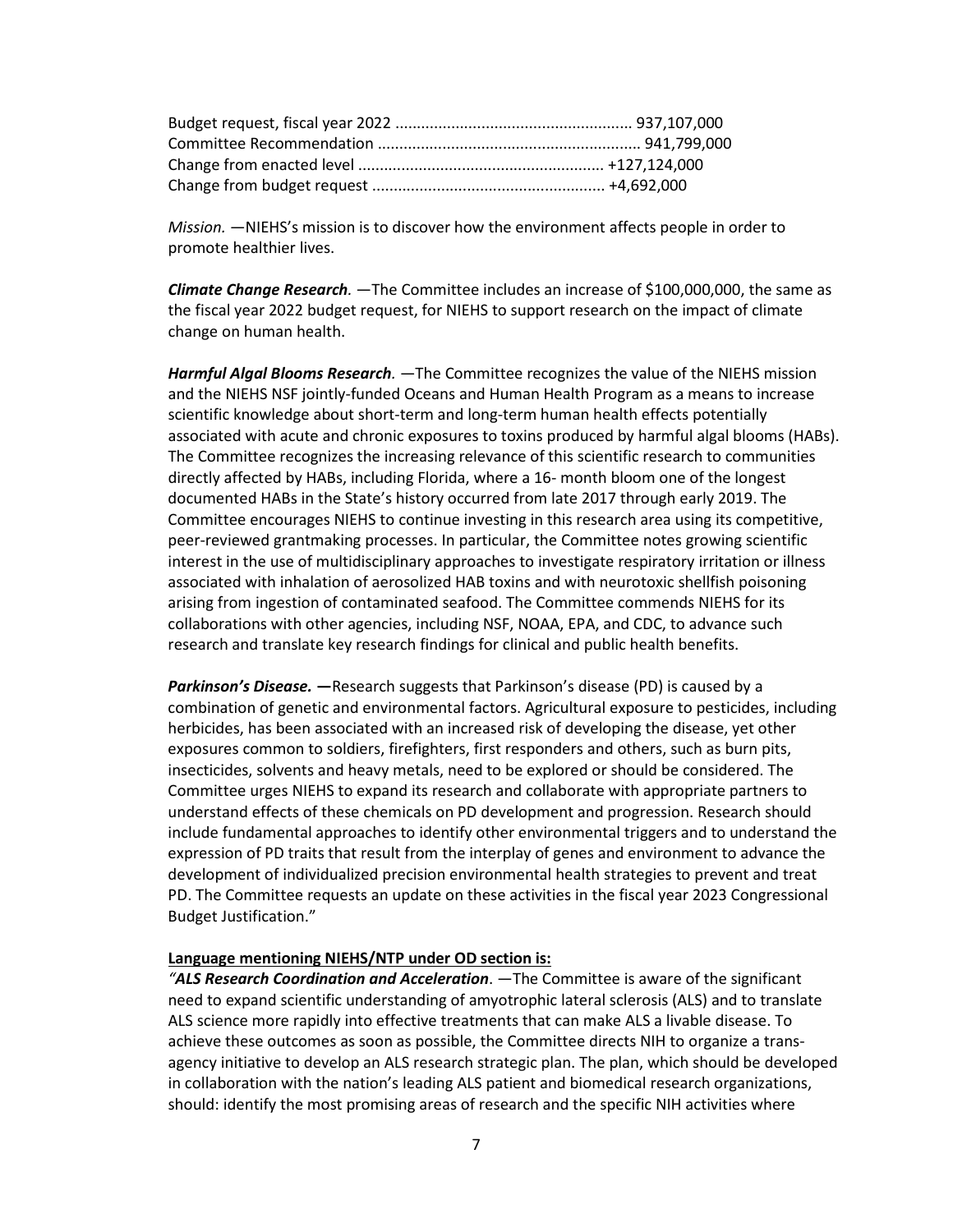Institutes and Centers are undertaking ALS and ALS-related research and which are not but have hold at least one public meeting at which stakeholders can provide testimony. This effort should Finally, the Committee includes \$1,000,000 to commission a study by NASEM to identify and impact this progressive neurodegenerative disease has on the individuals and families affected by it, a comprehensive assessment of what is necessary to address its effects is warranted. The study should include, but not be limited to: how to develop more effective and meaningful people at-risk of ALS need; and how to improve the quality of life, health, and well-being of Committee no later than October 2024 and requests an update on the status of this study in the additional funding could lead to more rapid translation of discoveries for treatments, prevention, and interventions or technologies that can reduce the burden of ALS; identify which a role to play; and uncover any impediments to ALS research. As part of this effort, NIH should include, but not be limited to: NINDS, NIA, NIEHS, NIMH, NHGRI, NIAMS, and NCATS. Additionally, The Committee strongly supports the Transformative Research Award program for ALS and directs the Director to continue to fund this critical initiative in fiscal year 2022. recommend actions for the public, private, and nonprofit sectors to undertake to make ALS a livable disease within a decade. Given the significant adverse physical, financial, psychological treatments and a cure; interventions to reduce and prevent the progression and complications of ALS; the type and range of care and services people and families with ALS need and how to ensure they receive comprehensive, quality care; what care, services, and preventive measures affected individuals and families. The Committee directs NIH to submit this study to the fiscal year 2023 Congressional Budget Justification."

 pregnant women from regions of the country significantly affected by the opioid crisis and follow them and their children for at least 10 years. This knowledge will be critical to understanding typical brain development and how pre- and postnatal exposure to opioids and other substances or adverse environments affect brain development and other outcomes, *"HEALthy Brain and Child Development (HBCD) Study*. —The Committee recognizes and supports the HEALthy Brain and Child Development Study, which will establish a large cohort of including risk for future substance use, mental health disorders, and other behavioral and emotional difficulties and disorders. The Committee recognizes that the HBCD Study is supported in part by the HEAL Initiative, and NIH Institutes, Centers, and Offices, including OBSSR, ORWH, NIMHD, NIBIB, NIEHS, NICHD, NINDS, NIAAA, NIMH, and NIDA, and encourages other Institutes and Centers to support this important study."

 *"Indoor Amplified Microbial Growth Research.* **—**The Committee believes that a more robust and focused NIH commitment to research relating to mold and amplified microbial growth in damp and water-damaged buildings would yield significant advancements of knowledge and studies already nominated and established through the National Toxicology Program (NTP). The conducted. The Committee also urges NIH to prioritize new research, explore the causal links, indoor amplified microbial growth in damp and water damaged indoor environments. The coordination with other Federal, State and local health and environmental agencies regarding insight regarding how fungi, mycotoxins, actinobacteria, and endotoxins within indoor environments affect public health. The Committee urges NIH to expedite planned and ongoing Committee is concerned that some of these studies were nominated in 2001 but have yet to be and interventions to the potential neurotoxic, immunosuppressive, immunoreactive, autoimmune, nephrotoxic, carcinogenic, and inflammatory responses due to inhalation of Committee encourages NIH to improve applied research, communication and education, and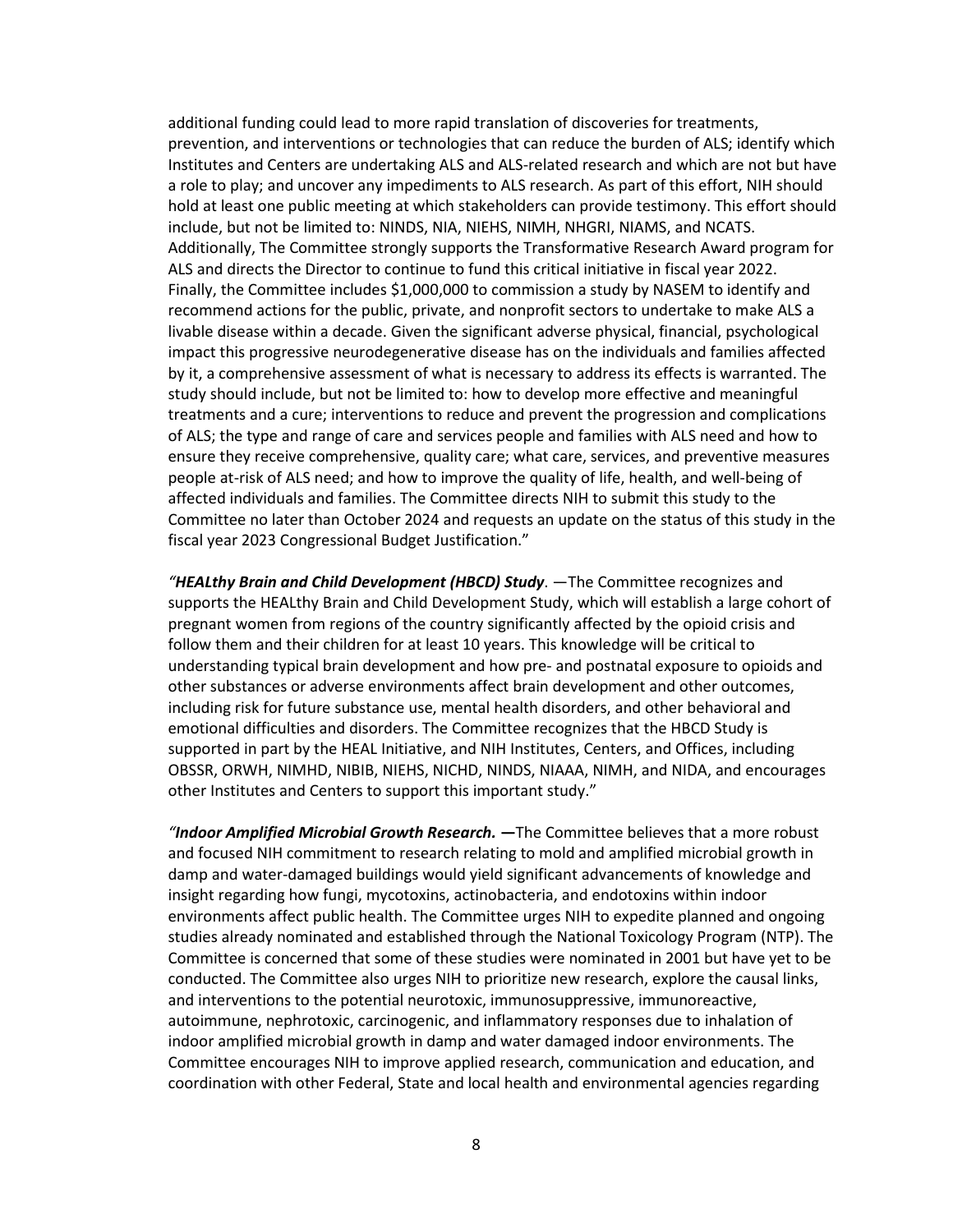requests an update in the fiscal year 2023 Congressional Budget Justification on its efforts." mold and microbial growth in damp and water-damaged indoor environments. The Committee

 bill on a 33-24 vote. The bill report language has the \$10 million transfer from DOE to the NIEHS WTP. The [report language](https://docs.house.gov/meetings/AP/AP00/20210716/113895/HMKP-117-AP00-20210716-SD007.pdf) (pg. 165) pertaining to WTP: • **House Appropriations Committee markup of Energy and Water Development and related agencies portion of FY2022 Appropriations Bill:** On July 16, 2021, the House Appropriations Committee approved the FY22 Energy and Water Development and Related Agencies funding

> "Within available funds, \$10,000,000 is provided to fund the hazardous waste worker training program."

#### **There also was additional language mentioning NIH in the FY22 Energy Report Language:**

- research areas. The Department is encouraged to expand its relationships with NIH, research capabilities, including instrumentation, materials, modeling and simulation, and areas of biomedical research. Better coordination between the Department and NIH could o *"Biomedical Sciences.* —Collaborative research efforts between the Department and the National Institutes of Health (NIH), including the National Institute of Mental Health (NIMH), are developing breakthroughs in health research, including drug discovery, brain research, innovative neurotechnologies, diagnostic technologies, and other biomedical including NIMH, to work together more strategically to leverage the Department's data science. The facilities and equipment funded in this Act support applications in many be instrumental in assisting to develop the nation's health, security, and technologies with novel biomedical application. The recommendation includes not less than \$2,000,000 for collaboration with NIH within the Department's data and computational mission space."
- **portion of FY2022 Appropriations Bill:** On June 28, 2021, the House Appropriations' Interior  **an increase of \$2.04 million or 2.5 percent compared with the FY 2021 Enacted level.**  • **House Appropriations Committee markup of Interior, Environment, and related agencies**  and Environment Subcommittee marked up the Interior, Environment and Related agencies portion of the Appropriations bill and passed it out of committee by Voice Vote. The draft bill matched the President's Request for our NIEHS Superfund Related Activities **at \$83.54 million,**

 24. There were no amendments relating to our portion of the bill. On July 1, 2021, the Full Appropriations Committee markup of the House FY22 Interior and Environment bill and report language was approved by the House Appropriations by a vote of 32-

The FY22 Interior and Environmen[t bill language](https://docs.house.gov/meetings/AP/AP00/20210701/112878/BILLS-117--AP--AP00-FY2022InteriorEnvironmentandRelatedAgenciesSubcommitteeAppropriationsBill.pdf) (p. 130) reported by the House Appropriations Committee to the House floor for NIEHS Superfund Related Activities is as follows: "NATIONAL INSTITUTES OF HEALTH

#### NATIONAL INSTITUTE OF ENVIRONMENTAL HEALTH SCIENCES

 Compensation, and Liability Act of 1980 (42 U.S.C. 9660(a)) and section 126(g) of the Superfund For necessary expenses for the National Institute of Environmental Health Sciences in carrying out activities set forth in section 311(a) of the Comprehensive Environmental Response, Amendments and Reauthorization Act of 1986, **\$83,540,000.**"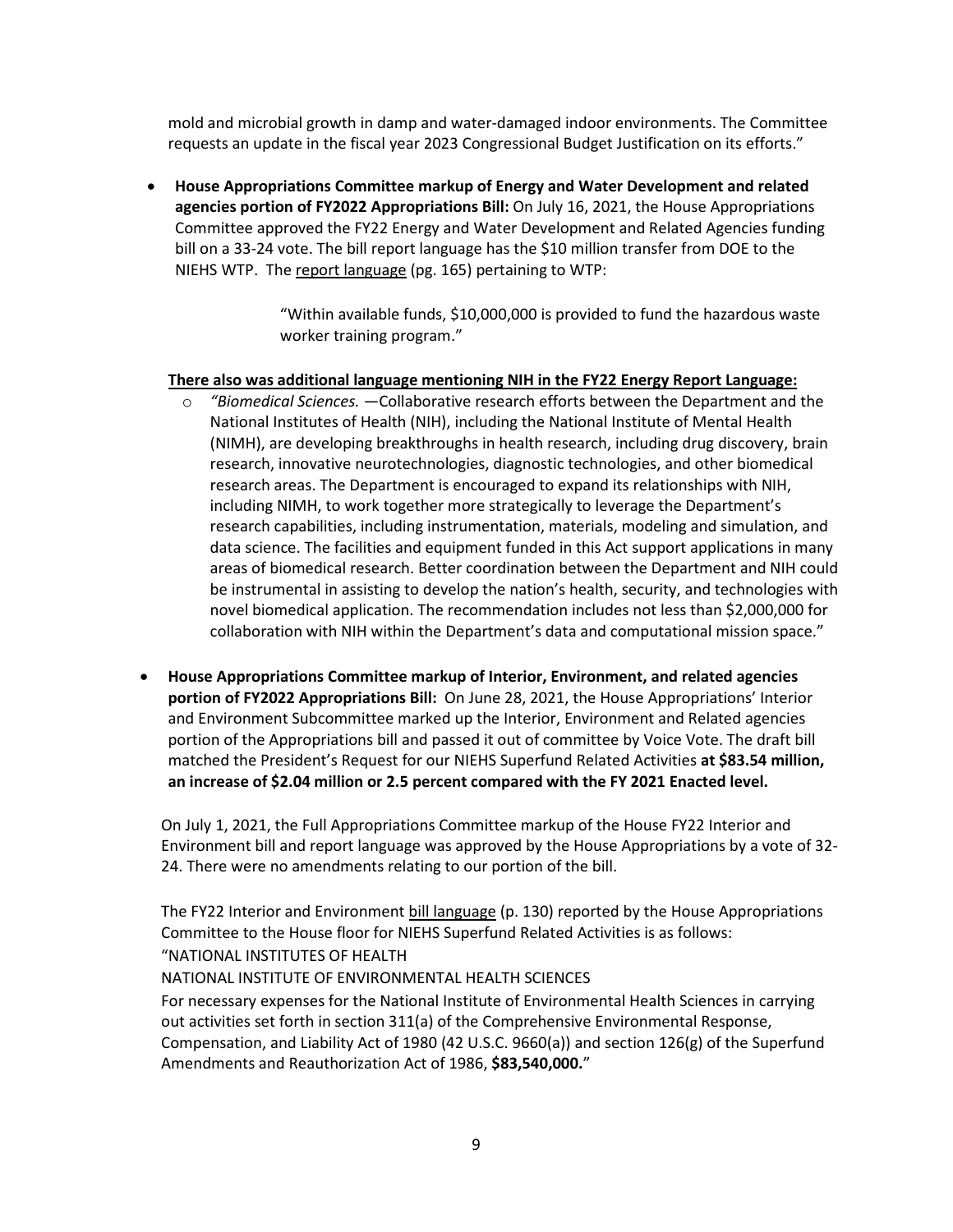Appropriations Committee to the House floor for NIEHS Superfund Related Activities is as The FY22 Interior and Environmen[t report language](https://docs.house.gov/meetings/AP/AP00/20210701/112878/HMKP-117-AP00-20210701-SD002.pdf) (p. 132) reported by the House follows:

"NATIONAL INSTITUTES OF HEALTH

NATIONAL INSTITUTE OF ENVIRONMENTAL HEALTH SCIENCES

 Response, Compensation, and Liability Act of 1980 (CERCLA) and in section 126(g) of the The National Institute of Environmental Health Sciences (NIEHS), an agency within the National Institutes of Health, was authorized in section 311(a) of the Comprehensive Environmental Superfund Amendments and Reauthorization Act of 1986 to conduct certain research and worker training activities associated with the Nation's Hazardous Substance Superfund program.

| Comparison: |  |
|-------------|--|
|             |  |
|             |  |

The Committee recommends **\$83,540,000** for the National Institute of Environmental Health Sciences, **\$2,040,000 above the enacted level and equal to the request.** 

 The Committee continues to strongly support the Worker Training Program, which trains workers  **encouraged to continue its work supporting communities' capacity to respond to pandemics and**  to safely work in hazardous environments and respond in emergency situations. **NIEHS is disasters.** 

 communications methods, particularly as part of broader strategies to reduce exposures and to  **Superfund Research Program's ongoing work in this area and urges NIEHS to continue to educating communities of environmental risks.** The Committee believes that such *Risk Communications.* **—**The Committee is acutely aware of the significant need for effective risk mitigate risks to public health and the environment. **The Committee strongly supports the develop communications toolkits that utilize the most effective strategies for targeting and**  communications toolkits should be tailored to account for differences in regional, cultural, educational, linguistic, and other demographic factors that can impact the effectiveness of risk communications."

- • **House Passed FY2022 Minibus:** On July 29, 2021, the House passed H.R. 4502 (FY22 Appropriations Minibus) by a vote of 219 – 208. H.R. 4502 is a minibus that consists of seven appropriations bills that included all of the bills that NIEHS receives funding from (FY22 Labor- HHS, Interior and Environment, and Energy and Water Development bills). Here is a quick summary of the House passed FY22 bills relating to NIEHS appropriations (details above of Labor-HHS and Energy and Water Development):
	- from the FY21 enacted level. Th[e report language](https://www.govinfo.gov/content/pkg/CRPT-117hrpt96/pdf/CRPT-117hrpt96.pdf) (NIEHS on pg. 130) allocates an increase o The FY22 Labor-HHS bill has NIEHS at a mark of \$941,799,000, an increase of \$127,124,000 \$100 million for Climate Change and Health research for NIEHS, and has additional NIEHS Significant Item language on Harmful Algal Blooms and Parkinson's Disease. (above President's request)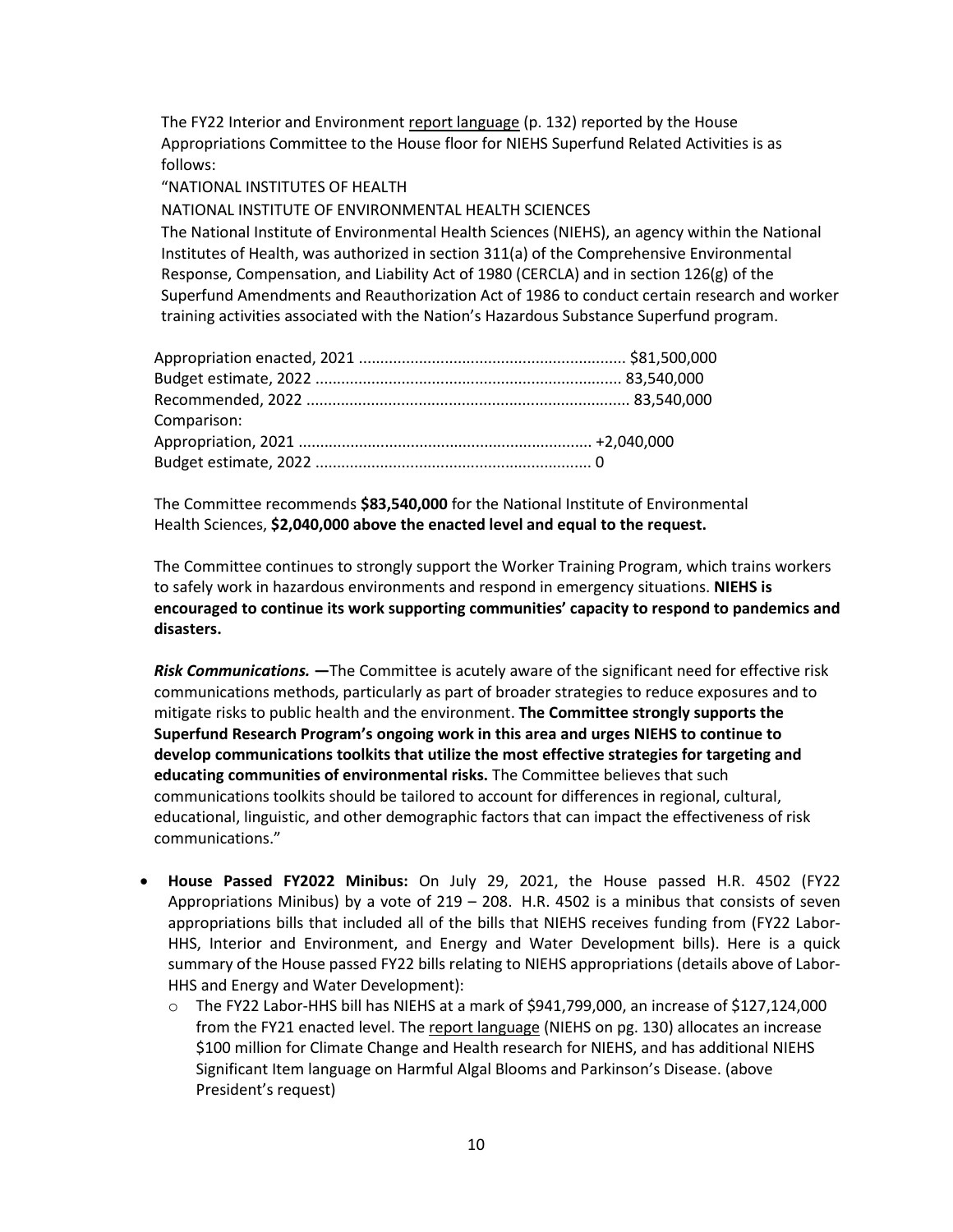- supported the NIEHS Superfund Research Program's ongoing work with Risk o The FY22 Interior and Environment bill has NIEHS Superfund related programs at a mark of \$83,540,00, which is \$2,040,00 above the FY21 enacted level. The [report language](https://www.govinfo.gov/content/pkg/CRPT-117hrpt83/pdf/CRPT-117hrpt83.pdf) (NIEHS is on pg. 132) supported WTP's work in responding to pandemics and disasters, and also Communications. (at same amount as President's request)
- o The FY22 Energy and Water Development bill [report language \(](https://www.govinfo.gov/content/pkg/CRPT-117hrpt98/pdf/CRPT-117hrpt98.pdf)WTP language on pg. 166) contained the funding transfer language for \$10,000,000 from DOE to NIEHS WTP.

 bill out of the chamber at the end of July. There are 3 appropriations bills still remaining for The House also passed the Legislative Branch and State and Foreign Operations Appropriations them to take up and pass after the August recess.

 **agencies portion of FY2022 Appropriations Bill:** On August 4, 2021, the Senate Appropriations Committee marked up and passed, with a vote of 25-5, the Energy and Water Development Appropriations bill this week (S. 2605), with two additional bills, out of Committee. The report language did include the \$10 million transfer to WTP in it. • **Senate Appropriations Committee markup of Energy and Water Development and related** 

#### Senate Energy Report Language for WTP:

"Within available funds, the Department is directed to fund the hazardous waste worker training program at \$10,000,000."

We should see the rest of the Senate Appropriations bills (including Labor-HHS and Interior and Environment) go through markup after the August/September recess.

#### **Legislation of Interest**

 • **H.R. 2467- PFAS Action Act of 2021:** On July 21, 2021, the PFAS Action Act of 2021 (H.R. 2467, introduced by Rep. Dingell (D-MI)), passed in the House by a vote of 241 - 183. The bill is awaiting action now in the Senate. It is not clear if the Senate will take up the bill. NIEHS is not mentioned in the bill, but NIEHS, NCI and NIH are mentioned in the Report accompanying the bill [\(HRept. 117-86\)](https://www.govinfo.gov/content/pkg/CRPT-117hrpt86/pdf/CRPT-117hrpt86-pt1.pdf) from the House Energy and Commerce Committee.

 incentives to limit the use of perfluoroalkyl and polyfluoroalkyl substances, and remediate PFAS According to the Congressional Research Service, "The bill establishes requirements and in the environment.

 of 1980, thereby requiring remediation of releases of those PFAS into the environment. Within The bill also directs the Environmental Protection Agency (EPA) to designate the PFAS perfluorooctanoic acid (PFOA) and perfluorooctanesulfonic acid (PFOS) as a hazardous substance under the Comprehensive Environmental Response, Compensation, and Liability Act five years, the EPA must determine whether the remaining PFAS should be designated as hazardous substances.

 Clean Water Act. If PFAS are designated as toxic, then the EPA must establish standards to limit The EPA must also determine whether PFAS should be designated as toxic pollutants under the discharges of PFAS from industrial sources into waters of the United States. In addition, the EPA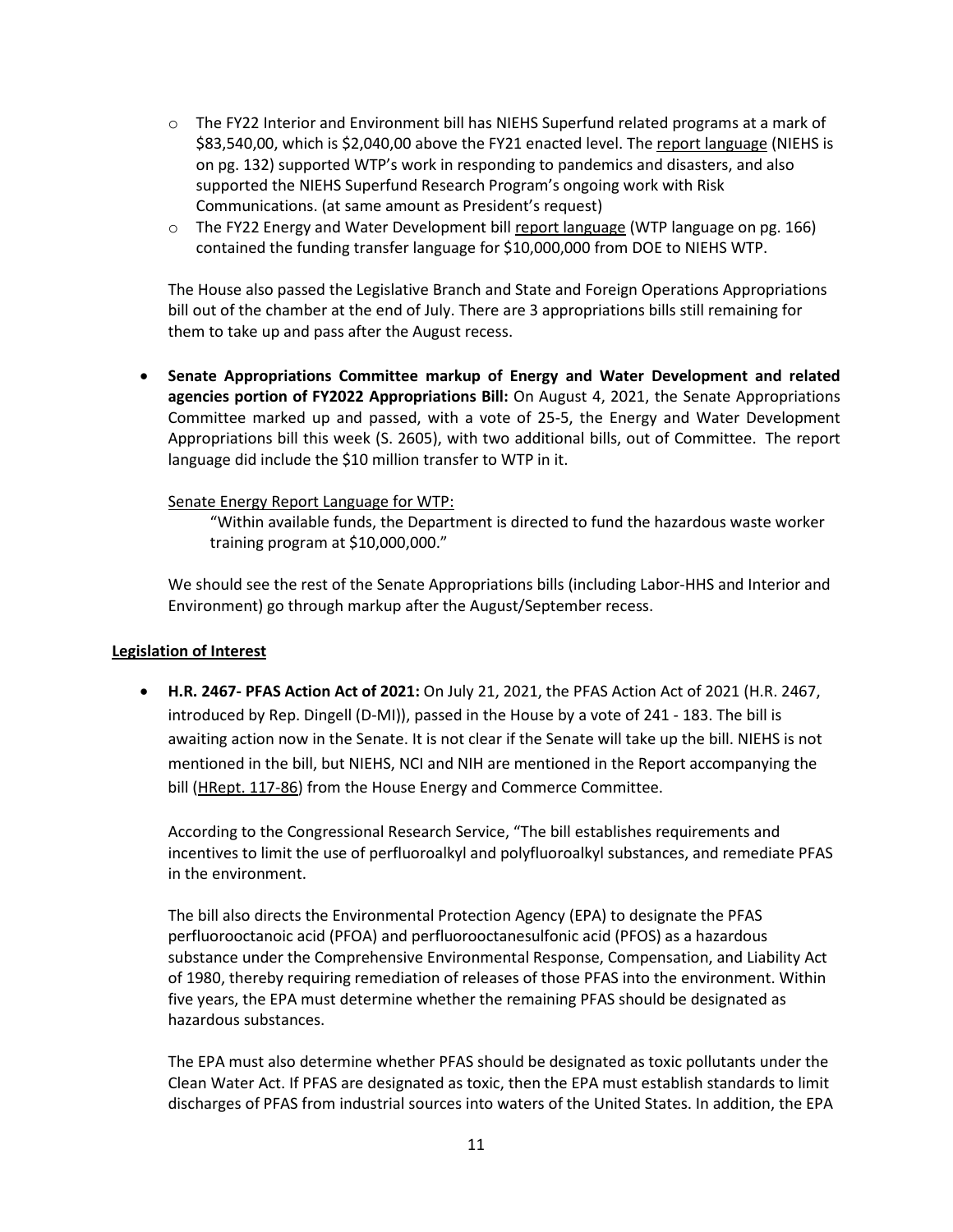must issue a national primary drinking water regulation for PFAS that, at a minimum, includes standards for PFOA and PFOS.

Among other requirements, the EPA must also issue a final rule adding PFOA and PFOS to the list of hazardous air pollutants, test all PFAS for toxicity to human health, and regulate the disposal of materials containing PFAS.

Finally, the bill provides incentives to address PFAS, such as grants to help community water systems treat water contaminated by PFAS."

 mixtures to which the Administrator should give priority consideration for the development of [The report](https://www.congress.gov/117/crpt/hrpt86/CRPT-117hrpt86.pdf) accompanying the bill has NIEHS and NCI (pgs. 28-30) to be a part of a committee to make recommendations to the EPA Administrator respecting the chemical substances and information. Also, NIH is mentioned (pg. 45) to potentially be consulted with if the EPA Administrator promulgates an interim national primary drinking water regulation for a contaminant without making a determination for the contaminant, to address an urgent threat to public health.

#### **Congressional Briefings:**

 • **Appropriations Interior, Environment and Related Agencies 4 Corners:** On June 14, 2021, Dr. Woychik briefed the 4 Corners of the Interior, Environment, and related agencies House and Senate Appropriations Committees on NIEHS's Superfund related activities. After the overview of activities and updates of WTP and SRP, the staffers asked questions of Dr. Woychik.

 Wildfires and wanted to know more about our WTP activities in this area. Dr. Woychik and Dr. Collman responded by talking about WTP's training in the Western part of the U.S. for Wildfires, Martha Roberts (Senate Majority) spoke about Senator Merkley's (D-OR) concerns about the WTP health and safety wildfires materials, and discussed WTP's COVID materials, and that there are other materials are publicly available for disasters. We followed up after the briefing with additional materials on Wildfires research and training.

 long they stay in the field, if workers were a part of Unions, and average employment length after attending health and safety training with the Worker Training Program. Dr. Collman and Dr. information to answer his question. Dr. Kusai Merchant (House Majority) asked for specific information on the average wages, how Woychik spoke about how these jobs are "career transformations" for people and create highly skilled positions. We followed up with the Economic Report from ECWTP, the 25<sup>th</sup> Anniversary article and a grantee example from ECWTP  $25<sup>th</sup>$  Anniversary website for more detailed

 Lastly, Martha Roberts (Senate Majority) asked about for additional information on work on building capacity with Tribal Nations in both WTP and SRP. Dr. Collman spoke about SRP work communities and incorporate students as research staff, interns, etc. into their work to build tribal lands have capacity to do cleanup and so they don't have to rely upon people from outside with community engaged research with tribal nations, and how they work with tribal nations' IRBs, and elders. She also spoke of the work SRP is doing to create STEM opportunities in the tribal career opportunities and interest in science. In the WTP, they are working to ensure people on their communities. They have worked to expand their materials and training to tribal communities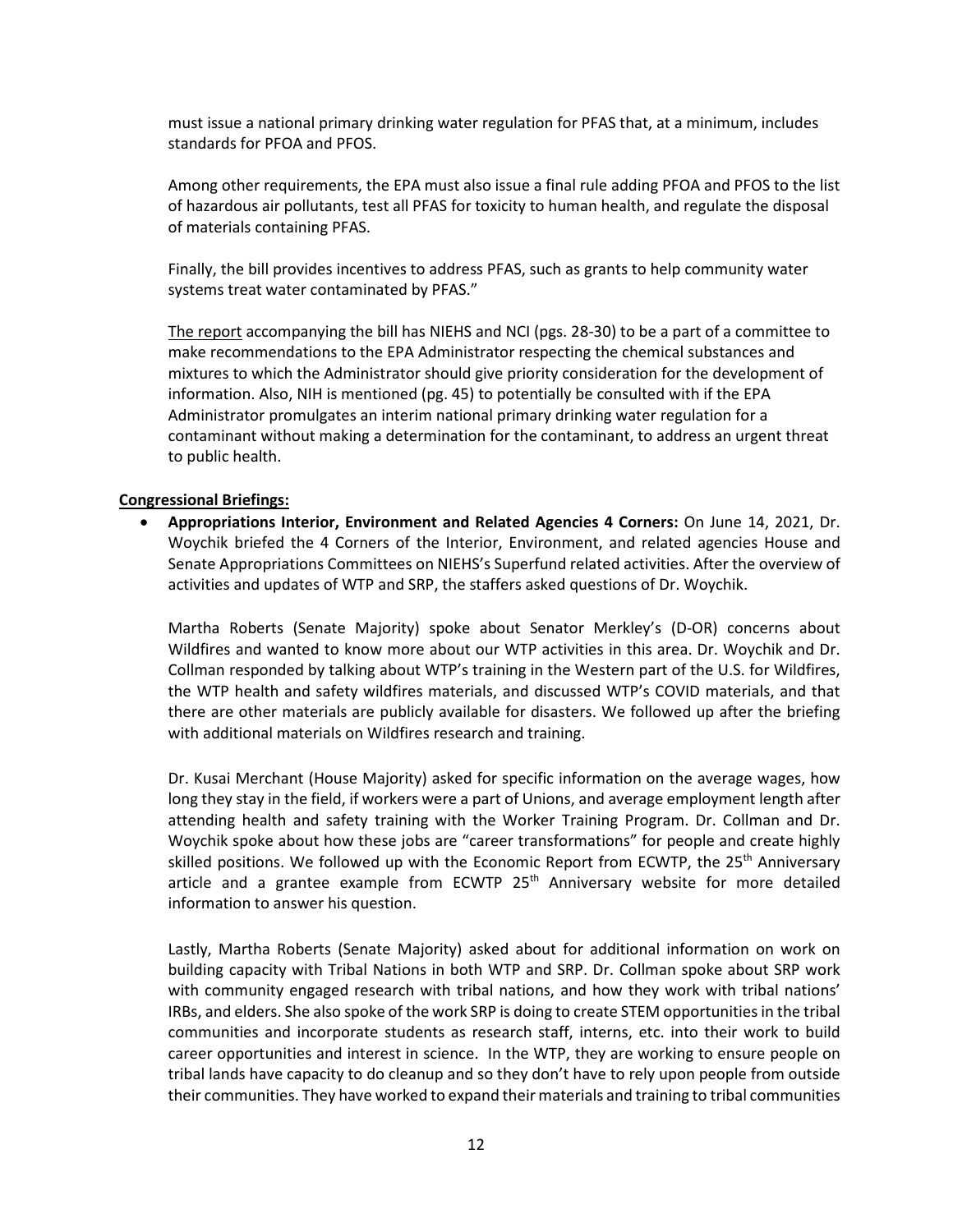to help bring career opportunities to the tribal nations. Dr. Woychik and Dr. Collman also spoke about the RADx-UP efforts to help get COVID testing to underserved communities, and now it is outstanding connections to communities and they were able to work with other parts of the University to mobilize the infectious disease faculty with mobile clinics, testing and now vaccine education, from San Diego down to the Mexico border. We were able to send examples of Tribal Engagement, research with Tribal nations and activities in both SRP and WTP to the four corners helping to help with vaccine hesitancy in communities of color and tribal communities. One example is SRP's UC-San Diego Center, which received a RADx-UP grant because they had such to expand upon this question's answer.

**Attendees included:** Dr. Kusai Merchant (D-House Majority), Martha Roberts (D-Senate Majority), Kristin Clarkson (R-House Minority), and Lucas Agnew (R-Senate Minority), Dr. Woychik (NIEHS), Dr. Gwen Collman (NIEHS), Dr. Sheila Newton (NIEHS), Mike Robinson (NIH OLPA), James Mackenzie (NIH OLPA), Larry Lohmann (NIH OLPA), Gina Hambrink (HHS ASFR) and April Bennett (NIEHS).

 • **Congressman Josh Harder (D-CA-10) on Asthma, Air Pollution and Climate Change with NHLBI:**  On June 24, 2021, Dr. Woychik and Dr. Collman briefed Congressman Harder and his staff with NHLBI Director, Dr. Gibbons, and Dr. Kiley, NHLBI Lung Division Director, on health effects of air pollution and climate change, and asthma**.** 

 any way? Such as in a bad year of Wildfires we expect asthma incidences to increase by X amounts?" Dr. Woychik answered his question by speaking about our grantees using geospatial tools to evaluate wildfires, as well as grantees looking at the composition of the smoke of the wildfires. Dr. Collman expanded on how NIEHS wants to learn from past experiences to look at Dr. Gibbons gave an overview of NHLBI's work on asthma and the intersection with environmental exposures, precision health, treatment strategies, and bringing evidence-based treatments to children. Congressman Harder asked about if it "is possible to quantify environmental factors in geospatial spread of wildfires and predict what will happen in the future through modeling by climate scientists.

 Dr. Woychik then took a few minutes to expand on NHLBI's overview to talk in detail about NIEHS's portfolio relating to environmental exposures impacting asthma (and gave examples of examples from disasters and climate related grantee research. He discussed how people who are most at risk are those in health disparate communities and gave an example of where health those environmental exposures), several climate change effects can impact asthma, and gave improved when exposures to pollution were reduced. Dr. Woychik emphasized that our Climate Change and Health program at NIEHS is working with other NIH ICs to develop a broad-based strategy on Climate Change that involves all of NIH and synergies with CDC's efforts on Climate Change and Health as well as other agencies across the federal government.

 talking about the difference between disease occurrence, prevalence of disease, and the of color and other stressors, and these are communities that tend to use emergency rooms more often. Data is compiled to provide statistics through CDC studies and studies like NHANES. She Congressman Harder asked if asthma is increasing in prevalence across the country? Is it a measurement issue or is it due to increased environmental factors? Dr. Collman responded by exacerbation of asthma. She went on to explain that we usually see higher rates in communities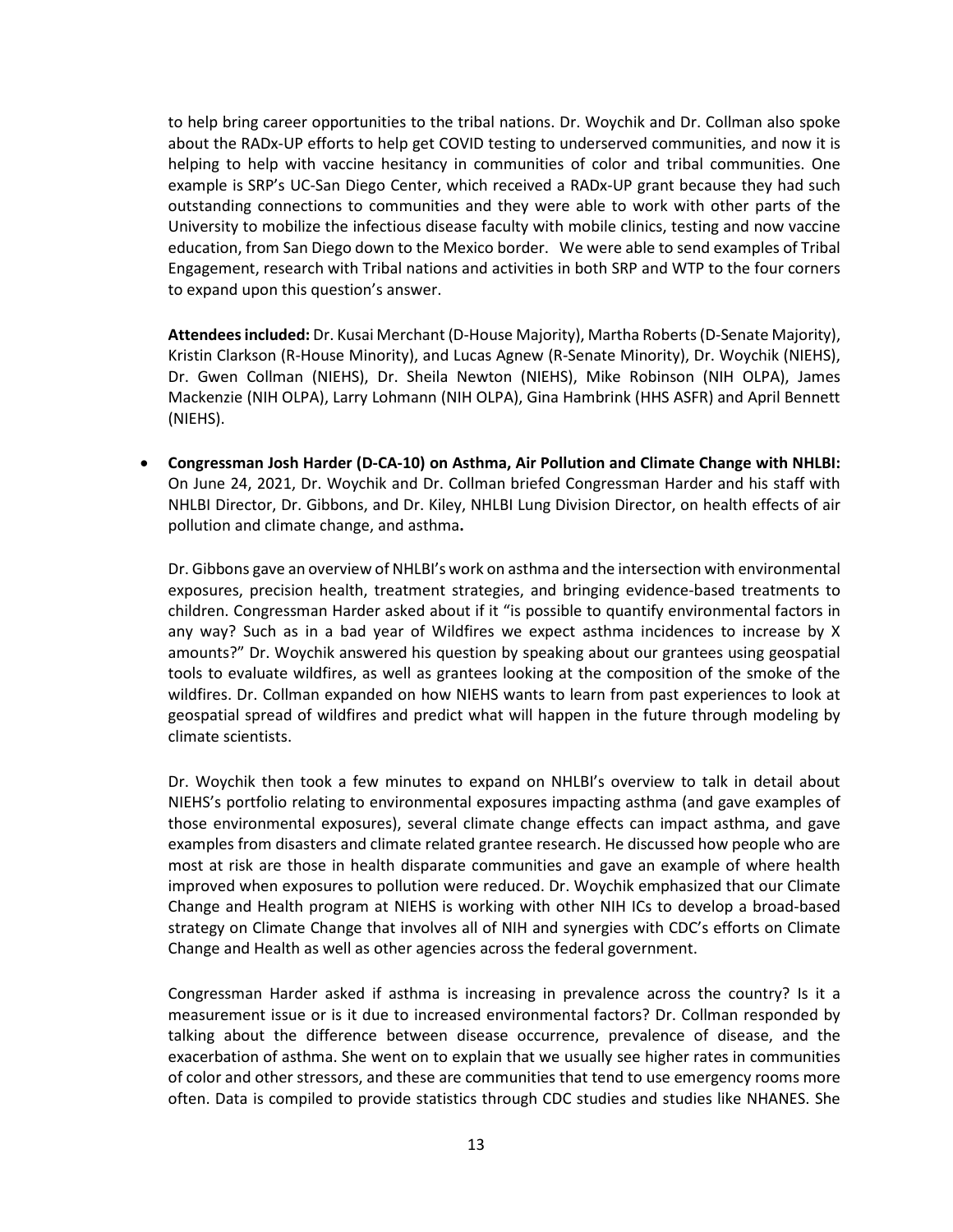said that it is a big public health issue and has likely increased over the past decade. We currently made significant strides in the past ten years, and we need to continue to better be able to trying to tease out what the factors to help us understand the causes. Dr. Kiley further expanded that in cohort studies, you can see the prevalence of disease over time. He discussed how we have recognize and diagnosis it. He stated that we cannot use a one size fits all treatments and interventions. We need to understand biology, target pathways, and bring into precision medicine, and expect to see breakthroughs in interventions for all populations utilizing these strategies.

 practices at a community and home level scales to help prevent and control asthma. Dr. Kiley deployed to and try to identify pathways and mechanisms to be able to target treatments and geospatial and exposure data into big studies like All of Us to help us learn more. Congressman Harder asked what does success look like in 10 years from now? Dr. Gibbons spoke about the need for developing better primary preventative strategies which he noted includes the identification of biological markers that predispose people to getting asthma in the first place, as well as identifying those populations that can really benefit from specific preventative strategies. He further spoke about the need to reduce exposures that are triggers and inducers for asthma. He stated they believe that environmental exposures are manageable with choices, policies, and further discussed that right now, it is mostly secondary prevention where interventions are being able to measure those to be able to show progress. He further stated that the key part of prevention and preemption to stop this disease from being chronic. Dr. Woychik expanded by talking about the need to study which cells are predisposed, and how we need to integrate

 Congressman Harder asked if we spend less money on asthma than we do for health conditions? Dr. Gibbons responded that we probably don't spend as much as we should based upon the prevalence of asthma, and stated they try to do the best they can with funding and competing priorities with other diseases and illnesses.

 for asthma? She knows that they have some of the CDC's National Asthma Control program work we would be happy to keep the Congressman and his office apprised of developments as we move forward. Dr. Kiley added that NHLBI has national asthma education and prevention program that guidelines and implementation relating to asthma. He thinks that effort will be a great one that will dovetail nicely into the Climate Change efforts at NIH. Jessica Ilaria (Congressman Harder's Labor-HHS staffer) had one question: She asked about the Climate Change strategy being across NIH and federal agencies, and if there is a similar strategy in their district and if there is a partnership with CDC. Dr. Woychik said that our strategy for Climate Change and Health will be across the NIH and will dovetail with the strategy at CDC, and brings together stakeholders and federal agencies twice a year to deal with gaps in research and

 Kiley (NHLBI), Dan Simpson (NHLBI), April Bennett (NIEHS), Michelle Mitchell (NIH OLPA), Larry **Attendees included:** Congressman Harder (D-CA-10), Michelle Gilbert (Congressman Harder's Health Policy fellow), Jessica Ilaria (Health Staffer), Adele Amador (Deputy Chief of Staff and Legislative Director), Dr. Woychik (NIEHS), Dr. Gwen Collman (NIEHS), Dr. Gibbons (NHLBI), Dr. Jim Lohmann (NIH OLPA), Camille Sealy (HHS ASFR), Lenora Johnson (NHLBI), and Dina Paltoo (NHLBI). **Presidential Appointments of Interest:**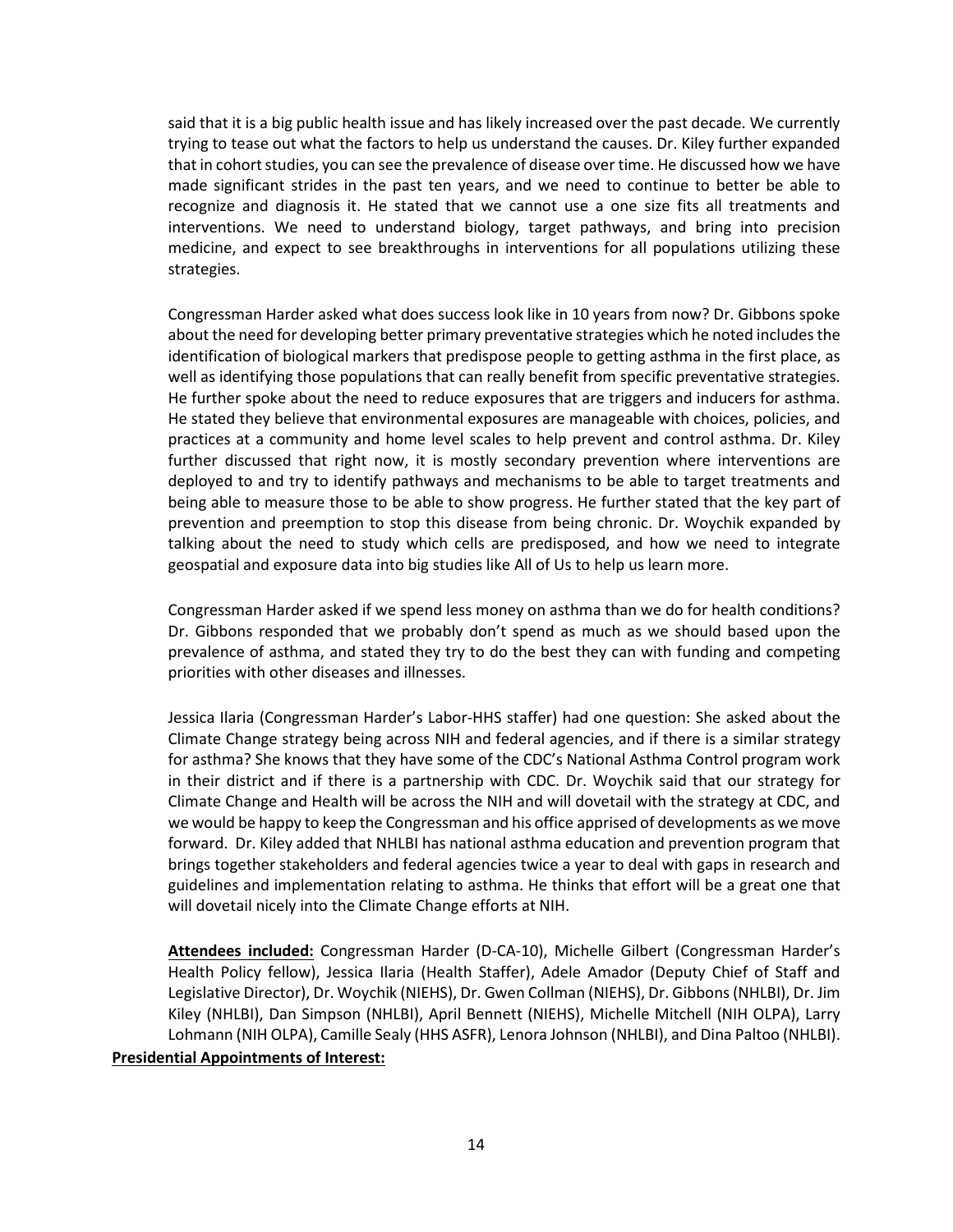- • On April 29th, 2021, Dr. Eric Lander, President Biden's nominee for Director of the Office of on Commerce, Science and Transportation. Dr. Lander was reported out favorably by the Committee on May 20, 2021 and confirmed on the Senate Floor on May 28, 2021 by voice vote. Science and Technology Policy (OSTP) had a nomination hearing held in the Senate Committee
- Pensions (HELP) on June 8, 2021, and were confirmed on June 24, 2021 in the Senate. Ms. O' (CEPI) US Office and was in the Obama Administration Senior Counselor to Secretary Burwell on unaccompanied children, and refugees. Dr. Delphin-Rittmonhad previously was Associate • Dawn O'Connell, nominee for HHS Assistant Secretary for Preparedness and Response (ASPR), and Miriam Delphin-Rittmonhad, Ph.D., nominee for Assistant Secretary for Mental Health and Substance Abuse, had their confirmation hearing in the Senate Health, Education, Labor and Connell is formerly the Director of the Coalition for Epidemic Preparedness and Innovation's high-priority global health and humanitarian issues, including infectious diseases, Professor Adjunct of Psychiatry at Yale School of Medicine and Commissioner of the Connecticut Department of Mental Health and Addiction Services (DMHAS).
- usable coronavirus tests and "widespread" shortfalls of protective equipment for workers in April 2020, which was highly criticized by the Trump White House. She stood behind the report • On June 18, 2021, President Biden nominated Christi Grimm to be the Inspector General at HHS. Ms. Grimm has been with the HHS Office of Inspector General since 1999, and currently is the HHS principal deputy inspector general and has been performing the duties of the inspector general since January 2020. Her office released a report that there were "severe" shortages of stating that independent investigators should complete their probes without undergoing political interference. She is currently awaiting her hearing in the Senate.
- House Ways and Means Health Subcommittee Deputy Staff Director and a professional tax staffer. She was reported out favorably from the Senate Committee on Finance in July and • Dr. Melanie Egorin, nominee for HHS Assistant Secretary of Legislation (ASL) had her hearing on her nomination on June 24, 2021 in the Senate Committee on Finance. Dr. Egorin was former awaits final confirmation on the Senate Floor.

#### **Stakeholder Engagement:**

 ATS leadership and NIEHS staff to discuss ATS workshops, conference sessions and issue areas of interest for ATS and NIEHS. ATS thanked NIEHS for our support for workshops and the Annual ATS Conference. Topics covered in the meeting were: Climate Change, Microbiome, Assessments of Pandemic and their opportunities and developments, Health Equity and Diversity, Equity and • **Meeting with American Thoracic Society Leadership:** On June 15, 2021, Dr. Woychik met with Conference. ATS suggested topics for future workshop and sessions for their ATS Annual air pollutants, environmental stress, Implementation Science, Early career members during the inclusion, "Open Access Policy" for journals, ATS working with EPA on standards being reconsidered, Vaping, and Cannabis.

 **Attendees: NIEHS-** Dr. Woychik, Dr. Collman, Dr. Ellison, Dr. Newton, April Bennett, Dr. Balbus; Gary Ewart (ATS Staff), Karen Collishaw (ATS Staff), Gregory Downey (Nat'l Jewish Health and Univ. **ATS-** Lynn Schnapp (Univ. Of WI), Irina Petrache (Nat'l Jewish Health and Univ. of CO-Denver), of CO-Denver), Juan Celedon (Univ. of Pitt), and Patricia Rivera (UNC).

#### **Advanced Research Projects Agency for Health (ARPA-H) and Environmental Health Science**

ARPA-H will benefit the health of all Americans by catalyzing health breakthroughs that cannot readily be accomplished through traditional research or commercial activity. It will do so by supporting high-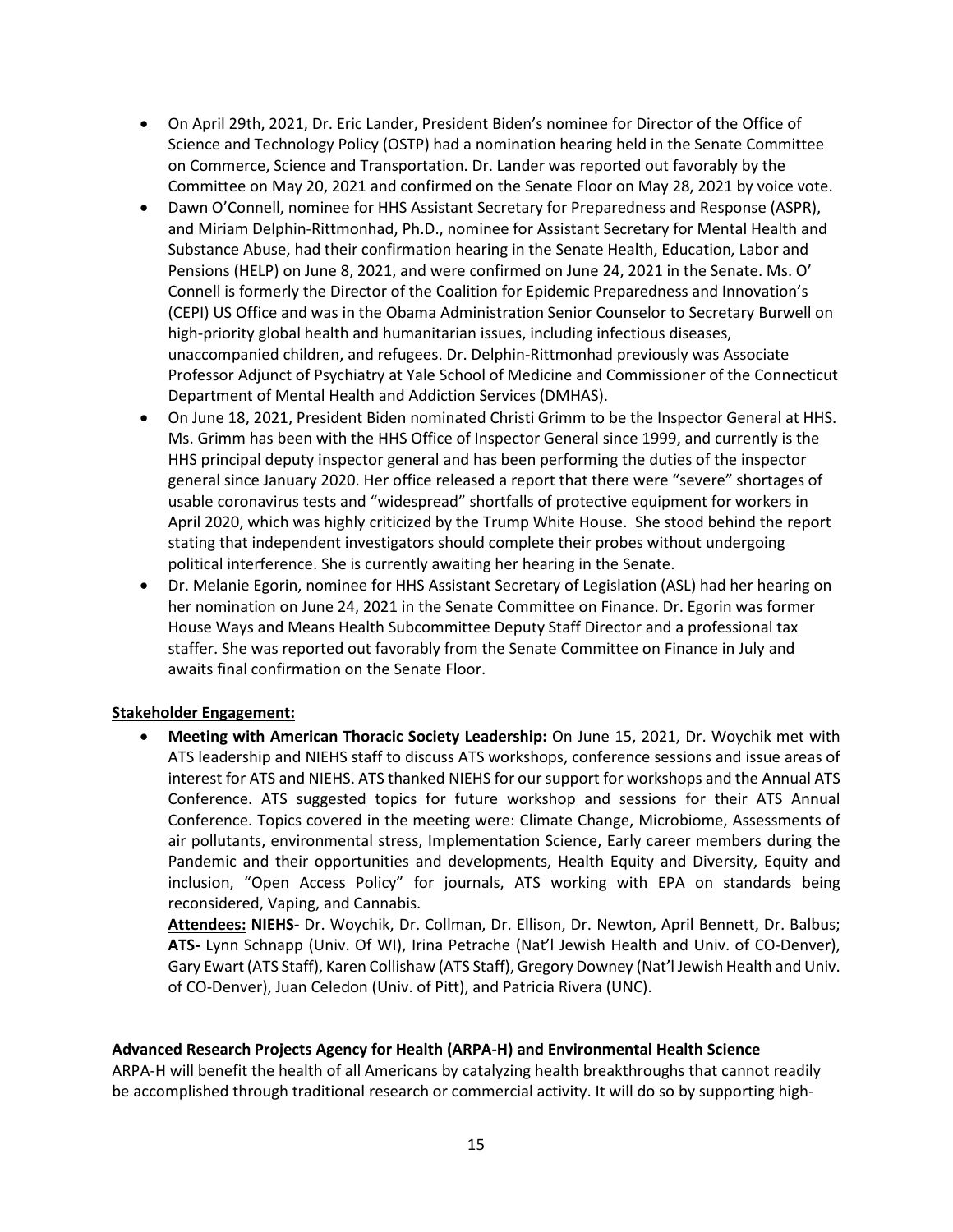risk, high-reward science with the potential to catalyze disruptive progress across a multitude of disease the ARPA-H program can help the environmental health sciences community. NIEHS studies how the environmental affects people to promote healthier lives. This is complicated by the fact that chemicals and other environmental agents, including pollutants in the air we breathe and the water and food we eat. It also includes the influence of lifestyle factors such as nutrition, smoking, vaping and psychosocial stress, including that from violence and racism. areas – seeking solutions at levels from the molecular to the societal. NIEHS is excited to explore how "environment" is defined broadly, encompassing a large spectrum of synthetic and naturally occurring

psychosocial stress, including that from violence and racism.<br>While the environmental health sciences community has been successful in establishing associations cardiovascular disease, the global environmental health sciences community has come to recognize this exposome, that moves beyond studying individual exposures one at a time. The exposome is a paradigm shifting concept that will enable studying the totality of exposures over an individual's lifetime. between single exposures and disease, for example by establishing the connection between lead and neurological disorders, arsenic and various types of cancers, air pollution and emphysema, asthma, and critical inflection point where the time has come to embrace an experimental framework, called the

There will be a need to create new tools and approaches, including personal monitoring devices, to precisely measure a large array of exposures in real time, and to do this over critical periods of vulnerability at both the individual and population levels. There will be an unprecedented need to develop and standardize a compendium of biomarkers that clearly identify the biological consequences of environmental exposures. To make this happen, there will need to be new, innovative, and comprehensive approaches to catalogue exposome data and to develop the AI and ML computational tools to integrate comprehensive exposure data with the genetics, epigenetics and genomics data being collected across the globe, especially that from highly diverse populations and communities. By doing this, we hope that ARPA-H can help usher in an era of what the environmental health community come to refer to as Precision Environmental Health.

 On July 22, 2021, Dr. Rick Woychik participated in a listening session, led by Dr. Francis Collins, Director of the National Institutes of Health, in which Dr. Woychik and the Directors of the National Cancer from stakeholders from the Association of American Cancer Institutes, the American Cancer Society, the Inc. This was one of 15 listening sessions conducted by the White House and NIH. Over 5,100 registered participants, including nearly 250 organizations, from across the country attended the events, which provided a forum to share their views on the scientific areas ripe for transformation. Participants offered many specific ideas that ranged from developing novel imaging technologies to modernizing clinical trial Institute (Dr. Ned Sharpless) and the National Heart, Lung, and Blood Institute (Dr. Gary Gibbons) heard American Heart Association, the American Society of Hematology, the American Thoracic Society, The Endocrine Society, the National Brain Tumor Society, and the Sickle Cell Disease Association of America approaches. Several areas, such as the need for better, more integrated data, the imperative to reduce or eliminate health inequities, and the potential for novel advances catalyzed by collaboration across scientific disciplines, were common themes echoed throughout the sessions.

OSTP and NIH will analyze the robust input received over the course of the listening sessions. These thoughtful contributions will help inform the collaborative development of potential areas of focus and priority to further crystalize the initial breath and scope of ARPA-H.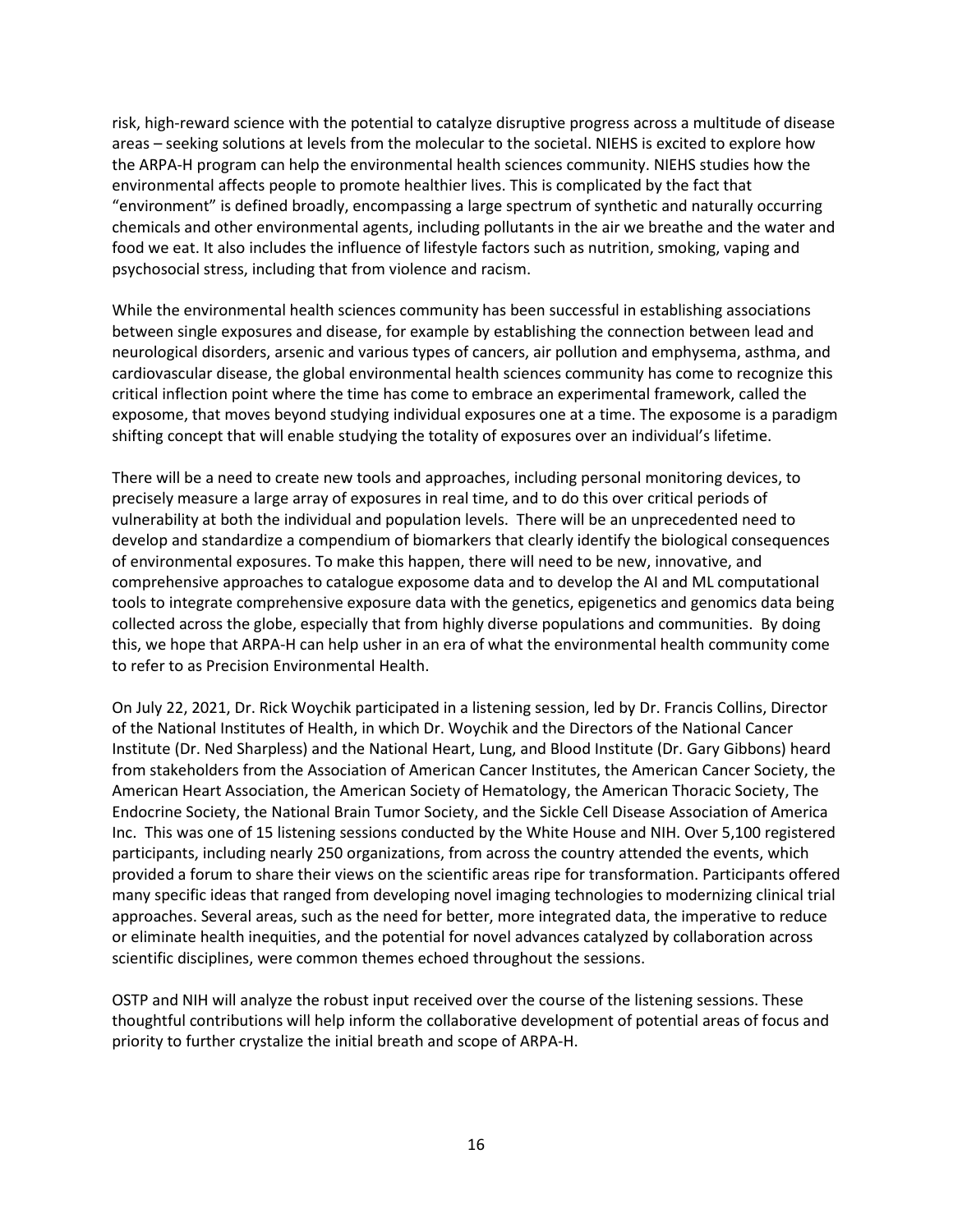### **NIEHS Leadership Values**

In developing his philosophy for leading the institute, Dr. Rick Woychik brought attention to the need for Leadership Values to help guide the institute. The entire NIEHS community was engaged to provide input and comments in developing the values: workforce, innovation, collaboration, communication, and distributive leadership. The NIEHS Values Committee gathered the input from around the institute to develop descriptors for each value:

- **Workforce:** An inclusive, diverse, and well-equipped pipeline of people whose perspectives are respected and valued
- are fostered and applied to solve current and emerging challenges • **Innovation:** Forward thinking, cutting-edge, and diverse ideas
- **Collaboration:** Cooperative teamwork that leverages transparent and respectful partnerships to drive synergistic engagement towards a common mission
- • **Communication:** Intentional and transparent exchange of information that is built on mutual trust, respect and inclusion
- • **Distributive Leadership:** An environment that inspires and empowers the entire workforce to utilize their talents, strengths and expertise to assume leadership responsibilities and accountability

NIEHS' leadership identified two representatives from each division or office at NIEHS to form a Values Committee to help consolidate and refine the input from across NIEHS and develop the final versions of the descriptors:

- o L. Michelle Bennett, Chief innovation Officer, Values Committee Chair
- o Esra Mutlu, Office of Program Operations, DNTP
- o Clark Phillips, Grants Management Branch, DERT
- o Elizabeth Ruben, OD
- o Lisa Wolf, DNTP
- o Arrash Yazdani, Health and Safety Branch, OM
- o Hans Luecke, DIR
- o Patricia Jensen, Neurobiology Laboratory, DIR
- o Jennifer Collins, Exposure, Response, and Technology Branch, DERT
- o Kelly Chandler, Office of Policy, Planning, and Evaluation, OD
- o La Vern James, Administrative Services and Analysis Branch, OM
- o Alex Torres, OD, Committee Manager

## *Strategic Plan Theme 1*

### **Science Advances**

*DERT* 

 • Gaskins AJ, Minguez-Alarcon L, VoPham T, Hart JE, Chavarro JE, Schwartz J, Souter I, Laden F. 2021. **Impact of ambient temperature on ovarian reserve**. Fertil Steril; doi: 10.1016/j.fertnstert.2021.05.091. [Online 8 June 2021]

*DIR* 

 • Karcz TP, Whitehead GS, Nakano K, Nakano H, Grimm SA, Williams JG, Deterding LJ, Jacobson KA, Cook DN. 2021. **UDP-glucose and P2Y14 receptor amplify allergen-induced airway eosinophilia**. J Clin Invest 131(7):e140709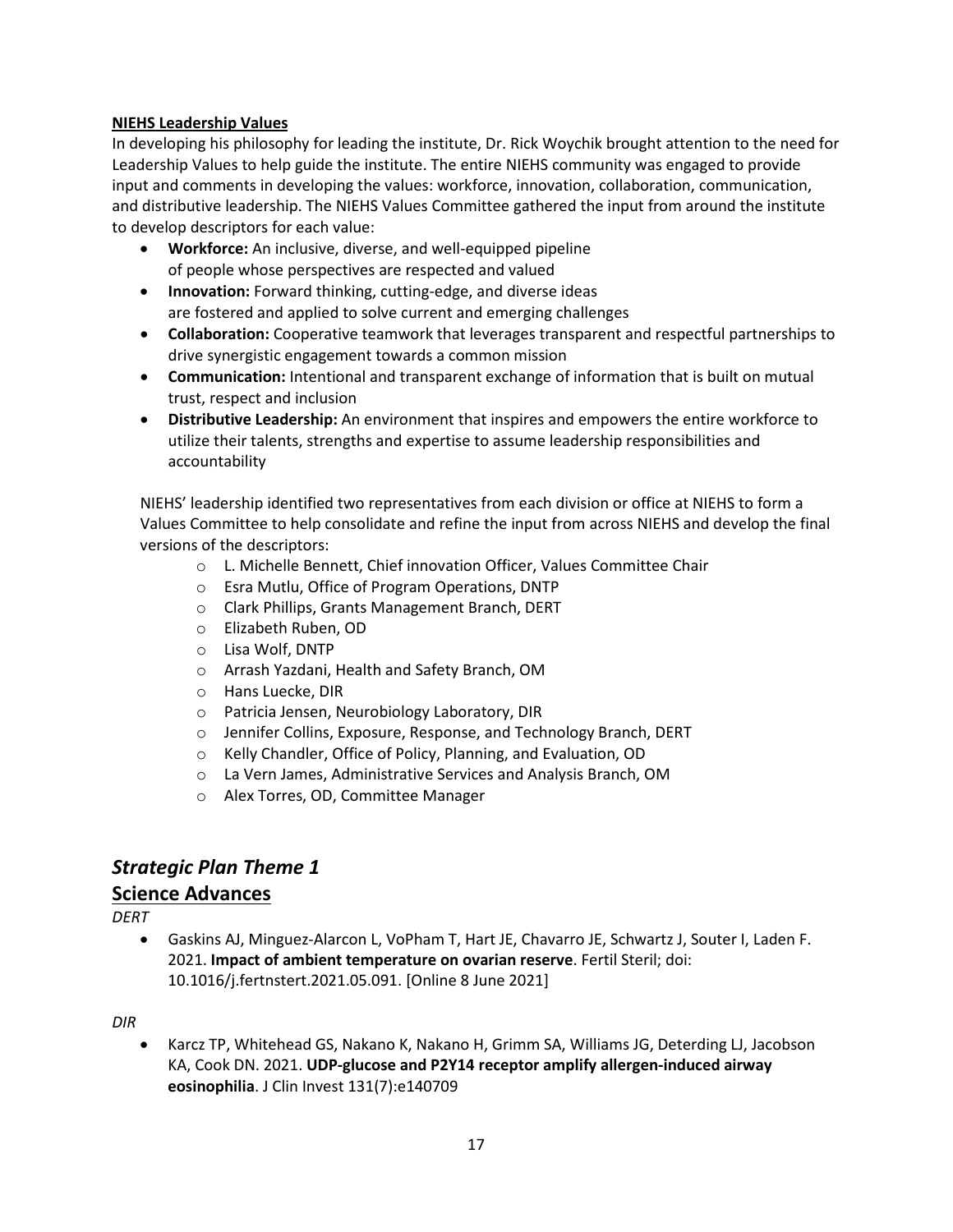*DNTP* 

 DeVito MJ. 2021. **Benchmark concentrations for untargeted metabolomics versus**  • Crizer DM, Ramaiahgari SC, Ferguson SS, Rice JR, Dunlap PE, Sipe NS, Auerbach SS, Merrick BA, **transcriptomics for liver injury compounds in** *in vivo* **liver models**. Toxicol Sci; 181(2):175-186. doi: 10.1093/toxsci/kfab036.

# *Strategic Plan Theme 2*  **Spotlight on NIEHS: COVID Research Updates**

### *Pandemic Vulnerability Index*

 on social distancing, monitoring case counts and health care capacity, and, eventually, moving to on state and local officials. To make equitable decisions on allocating resources, caring for vulnerable and key vulnerabilities at the community level are essential. Although numerous predictive models and trajectories, communicate local vulnerabilities, forecast key outcomes, and guide informed responses. Expert groups have coalesced around a roadmap to address the current COVID-19 pandemic centered pharmaceutical interventions. However, responsibility for navigating the pandemic response falls largely subpopulations, and implementing local- and state-level interventions, access to current pandemic data interactive monitoring applications have been developed using pandemic-related data sets, their capacity to aid in dynamic, community-level decision-making is limited. We developed the interactive COVID-19 Pandemic Vulnerability Index (PVI) Dashboard [\(https://covid19pvi.niehs.nih.gov/\)](https://covid19pvi.niehs.nih.gov/) to address this need by presenting a visual synthesis of dynamic information at the county level to monitor disease

 Recent work has resulted in a number of improvements. Most notably, as vaccination rates are now measure. The Dashboard now displays two models: PVI without vaccine from the start of the pandemic before the vaccine was developed and then the updated PVI with vaccine information starting in January 2022. The machine learning and predictive modeling has also been updated with this important new data. Additionally, there have been substantial improvement and extensions to the software that underlies the Dashboard. The ToxPI\*GIS software used for the Dashboard has now been connected to ArcGIS, which expands the types of analyses that are possible. Notably, there are tools to test and predict for hotspots, and empowers users to develop custom visualizations and additional data for their nationally available, the PVI model has been updated to include this important vulnerability own visualizations and analysis.

 Additionally, there are a growing number of use cases, including use by partners at the CDC, decision makers in local government, and leadership in businesses across the country that are using the tool to support decision making and resource prioritization. The website has been accessed by people in 4,246 distinct U.S. cities, and 121 different countries such as Canada, UK, Indonesia, Thailand, Portugal, Chile, Kenya and Israel.

### *NIEHS COVID-19 Mouse Model: Cre-Inducible hACE2*

 Following the 2003 outbreak of SARS-CoV-1, human Angiotensin I Converting Enzyme 2 (hACE2) was identified as the receptors utilized by the coronavirus to gain entry into the cell, thereby infecting the host. In 2007, the lab of Dr. Stanley Perlman developed a transgenic mouse line with epithelial-specific new COVID19 mouse model that would allow for tissue-specific and/or temporal hACE2 expression to expression of the human ACE2 isoform, Tg(K18-ACE2)2Prlmn. Since then, the K18-hACE2 mouse line has become an invaluable mouse model for COVID19/SARS-CoV-2. During the pandemic, NIEHS developed a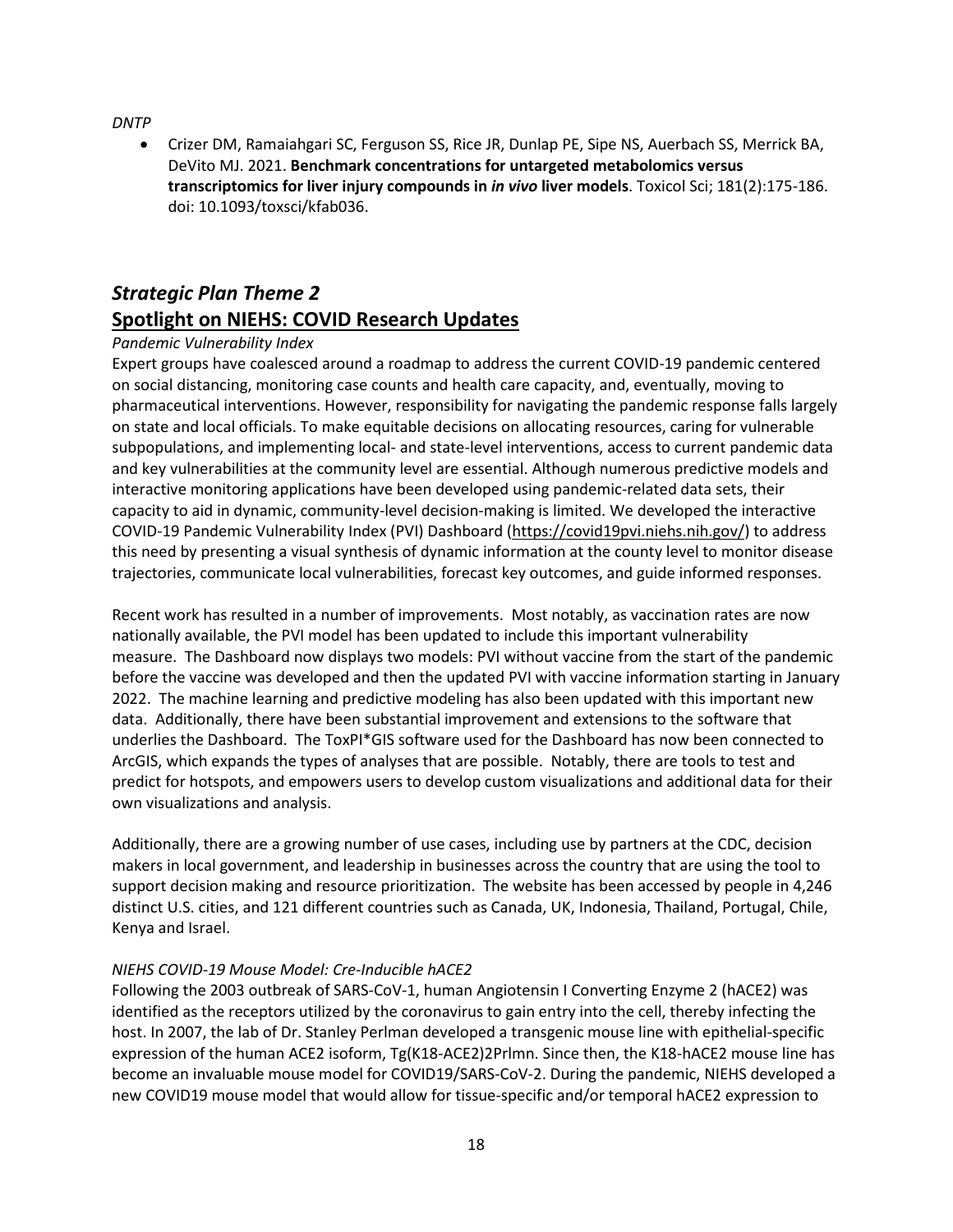inducible Rosa26-hACE2 model was bred to Alveolar type II cell-specific Spc-Cre transgenic mice. Perhaps one of the largest confounding effects observed in the K18-hACE2 mice is the very high viral COVID19 mouse model has similar disease severity but without the extremely high viral load, which K18-hACE2 transgenic mouse line. With proof-of-concept completed, our future direction includes the crossing of our Rosa26-hACE2 mouse line to numerous other pulmonary-specific Cre lines for viral study the role of other cell types in COVID19 infection. For proof-of-concept infection studies, our Cre-Following SARS-CoV-2 exposure, severity of symptoms and moribundity was increased in the Rosa26 hACE2 Spc-Cre mice compared to the K18-hACE2 mice. Interestingly, despite more severe symptoms, the viral load at 7 days post infection was close to 20-fold lower in the Rosa26-hACE2 Spc-Cre mice. load that results following SARS-CoV-2 infection. Based on preliminary/interim results the NIEHS suggests it might be a better mouse model for preventative intervention or disease treatment than the exposure studies at NIAID/RML in collaboration with the lab of Dr. Catharine Bosio.

#### *RADx-rad Update*

 A particular challenge in the fight against COVID-19 is its infection-to-disease timeline. Today, we know symptomatic stages, and antibody-based detection is only reliable weeks after exposure and once COVID-19 has already set in. That also means it is difficult to correlate viral load of SARS-CoV-2 (the coincide. With that in mind, Drs. Oswaldo Lozoya and Douglas Bell secured endorsement by the NIH RADx-rad initiative to advance a sequencing-based method that can simultaneously screen for that screening for SARS-CoV-2 viral infection by qPCR is most successful in asymptomatic and prepathogen) with presentation or severity of COVID-19 (the disease) because they don't necessarily thousands of individuals for viral load and COVID-19 risk by performing biomarker analysis of their gene expression, requiring minimal re-tooling and additional expenses for CLIA-compliant laboratories already performing PCR testing and access to next-generation sequencers.

 This method, currently on track towards full patent application, has been tested on NP swabs and saliva severity and whose samples were collected 1-2 weeks after first symptoms. As expected at this stage of the COVID-19 timeline, the assay only confirmed 9 donors positive for SARS-CoV-2 RNA but was still able directly from their swabs. Most importantly, this technique identified a gene expression signature that corresponded with donors who, at the time of swab collection, were hospitalized with severe COVID-19 from 111 donors from Florida and South America, 70% of which presented COVID-19 of different to discriminate samples based on gene expression patterns from the donors themselves and extracted and required mechanical ventilation.

#### *Women's Health Awareness*

 **Joan Packenham, Ph.D.,** Director of the NIEHS Office of Human Research Compliance, submitted a co- funding application to the Office of Research on Women's Health for her project Women's Health She was awarded the full funding request of \$290, 608. The overarching goal of the project is to identify the Women's Health Awareness population and their families. The overall goal is to develop effective resilience of underrepresented, underreported, and understudied women post-COVID-19. Awareness Community Resiliency, Environmental Action, and Collaborations for Health (REACH) Equity. predisposing factors and COVID-19 related factors that contribute to adverse health outcomes within interventions to assist with disease prevention, control and management for successful recovery, and resilience of underrepresented, underreported, and understudied women post-COVID-19.<br> $19$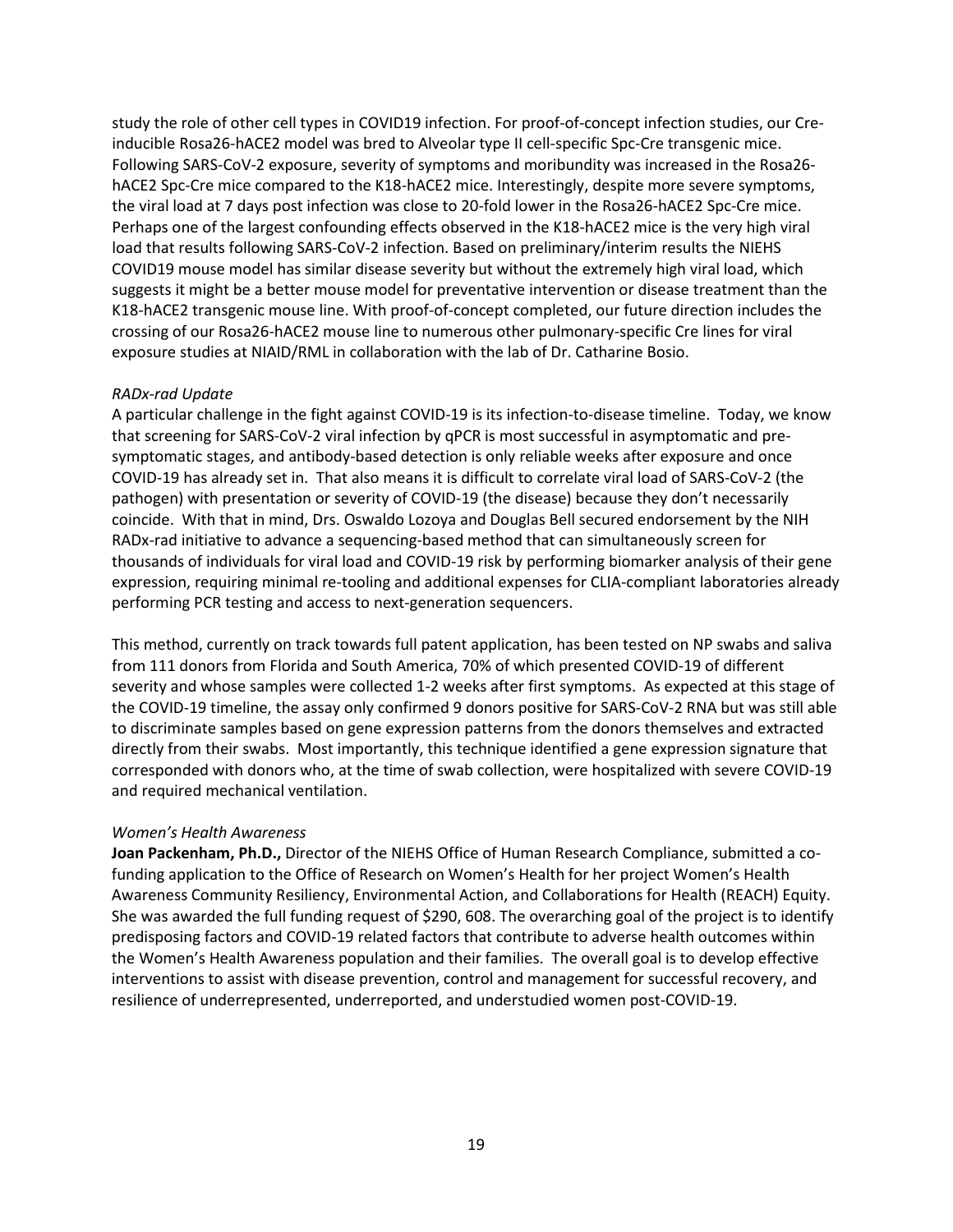# **Spotlight on NIEHS: Climate Change**

### *NIH-Wide Working Group on Climate Change and Health*

 Working Group on Climate Change and Health has been re-chartered and is being co-chaired by NIEHS and the Fogarty International Center. A concept clearance for this all-of-NIH initiative will be presented at a special session of the NAEHSC in November. The priority areas identified for this initiative are NIEHS is taking the lead in building the NIH-wide working group on Climate Change and Health. The NIH below.

### • **Support innovative discovery and solutions-based research**

- o Better understand the complex and changing environmental influences on human health
- o Better anticipate potential "surprises" from climate change related disruption of ecological and biological systems (e.g., novel food contaminants)
- o Analyze climate actions to understand health and economic benefits
- $\circ$  Implementation science to improve provision of preventive services where there is existing evidence base (e.g., mental health services in affected communities)
- **Build healthy, resilient communities by supporting sustained research partnerships with disadvantaged communities** 
	- $\circ$  Integrate community knowledge to enhance resilience and climate change adaptation
- **Implement rapid disaster research response capacity** to better understand health implications of climate-related disasters and effectiveness of disaster health risk reduction interventions
- **Develop state of the art data infrastructure** to support research and analysis of climate change health impacts, promoting integration of climate-related exposures in NIH studies
- **Build the research workforce** of well-trained multidisciplinary scientists to further our understanding of the health risks and prevention measures
	- $\circ$  The key to success of this research to action is the involvement of multiple disciplines

 policy makers. The NIH has identified six priority areas of research on human health and climate change, The Climate Change and Health Request for Information [\(NOT-ES-21-009\)](https://grants.nih.gov/grants/guide/notice-files/NOT-ES-21-009.html) was released on July 30, 2021 and has been extended to **September 17,2021**. This request for information (RFI) invites comments from diverse stakeholder groups that include scientific researchers, community advocates, clinicians, and listed below. This RFI seeks to identify research gaps and priorities in these areas and encourages responses on related topics that are not listed.

- Innovative Research that Addresses Climate Change and Human Health
- Scientific Infrastructure to Address Human Health and Climate Change
- Research and Community Partnerships to Address Environmental Injustice and Foster Resilience
- Rapid Research Response Capacity to Address Human Health and Climate Change
- Diverse Workforce to Address Human Health and Climate Change
- Translation and Dissemination of Research Findings and Health Protective Strategies

 *NIEHS Environmental Career Worker Training Program Designated Justice40 Pilot Program*  opportunities for individuals from disadvantaged and underserved communities to obtain careers in environmental cleanup, construction, hazardous waste removal, and emergency response. The NIEHS Environmental Career Worker Training Program (ECWTP) provides training to increase Disadvantaged communities include those that are traditionally burdened by economic distress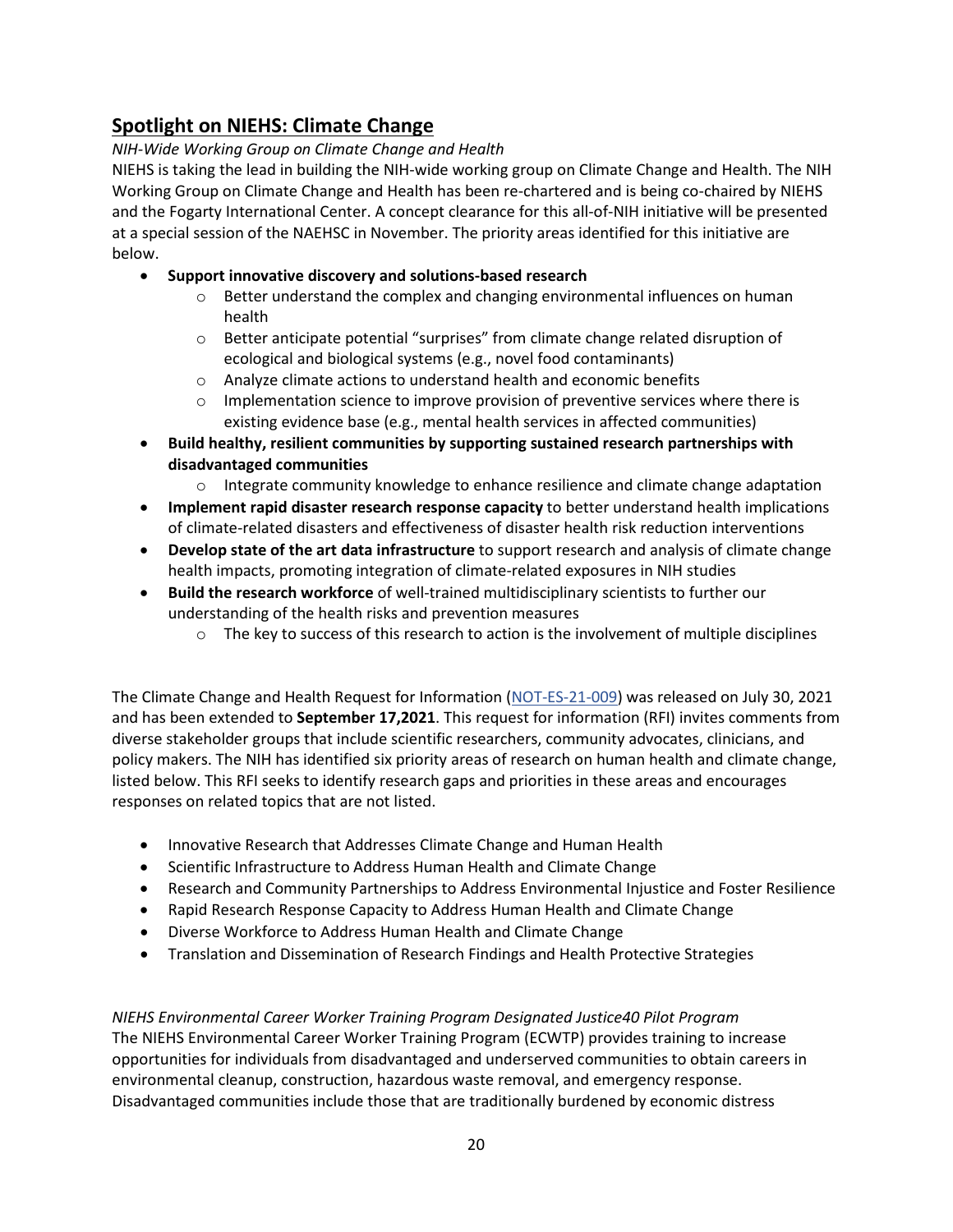(unemployed or underemployed), health disparities, environmental injustice, or hazardous providing pre-employment and health and safety training to thousands of people. The program has [of accomplishments last year.](https://tools.niehs.nih.gov/wetp/index.cfm?id=2595) Read more about ECWTP in the program's fact sheet. environmental conditions. Since 1995, ECWTP has developed skilled workers and leaders from environmental justice (EJ) and underserved communities to help with cleanup and recovery efforts, trained over 13,000 workers, with an average job placement rate of 70%. ECWTP celebrated 25<sup>th</sup> years

 ECWTP has recently been recognized and included in the **[Justice40 initiative](https://www.whitehouse.gov/wp-content/uploads/2021/07/M-21-28.pdf)** recommendations from the White House Environmental Justice Advisory Council. Based off of Executive Order 14008, the Justice40 [Initiative has a the goal of delivering 40 percent](https://www.whitehouse.gov/briefing-room/statements-releases/2021/01/27/fact-sheet-president-biden-takes-executive-actions-to-tackle-the-climate-crisis-at-home-and-abroad-create-jobs-and-restore-scientific-integrity-across-federal-government/) of the overall benefits of relevant federal investments to disadvantaged communities and tracks performance toward that goal through the establishment of an Environmental Justice Scorecard. ECWTP surpasses the Justice40 initiative goals, with 100% of training activities taking place in disadvantaged communities. NIEHS is looking at expanding ECWTP to train in additional cities and seeing how our community health worker model can be utilized to address the health impact of COVID-19 on vulnerable communities. A strength of ECWTP is that many of the grantees address the administration's climate change goals, such as bringing job skills to EJ communities organizations to conduct this work. that support employment in the clean energy sector as well as building capacity for community-based

 second pilot program for the Justice40 Initiative. LIHEAP helps keep families safe and healthy through initiatives that assist families with energy costs. The program provides federally funded assistance in In addition to the ECWTP, the Low Income Home Energy Assistance Program (LIHEAP) was selected as a managing costs associated with home energy bills, energy crises, weatherization and energy-related minor home repairs.

# *Strategic Plan Theme 3*  **Staff Updates**

 After 36 years of federal service, Chris Long has retired from NIEHS. Mr. Long came to NIEHS in institute's net-zero-energy warehouse. Following Mr. Long's departure, Mitch Williams is serving as the November 2007 to become the deputy associate director for management. On August 7, 2016, he was named the NIEHS Executive Officer. In his time at the institute, Mr. Long has overseen many high-profile projects, from the transformation of lab corridors and break rooms to the groundbreaking for the Acting Executive Officer.

Interim leadership within the Office of Management starting September 1, 2021:

- Acting Executive Officer Mitch Williams
- Acting Deputy Executive Officer Scott Redman
- Acting Budget Officer Alicia Hawley Abdelmasih

 **Elizabeth Martin, Ph.D.** has been selected to the NIH Independent Research Scholars program and will start her independent research group in ESCBL in September 2021.

 **Sharon Beard, M.S.** has been named Branch Chief of the Worker Education and Training Branch (WETB). Beard has served as acting Branch Chief since the retirement of Chip Hughes at the end of 2020. She first came to WETB in 1994 as an Environmental Science and Management Fellow under the direction of Dr.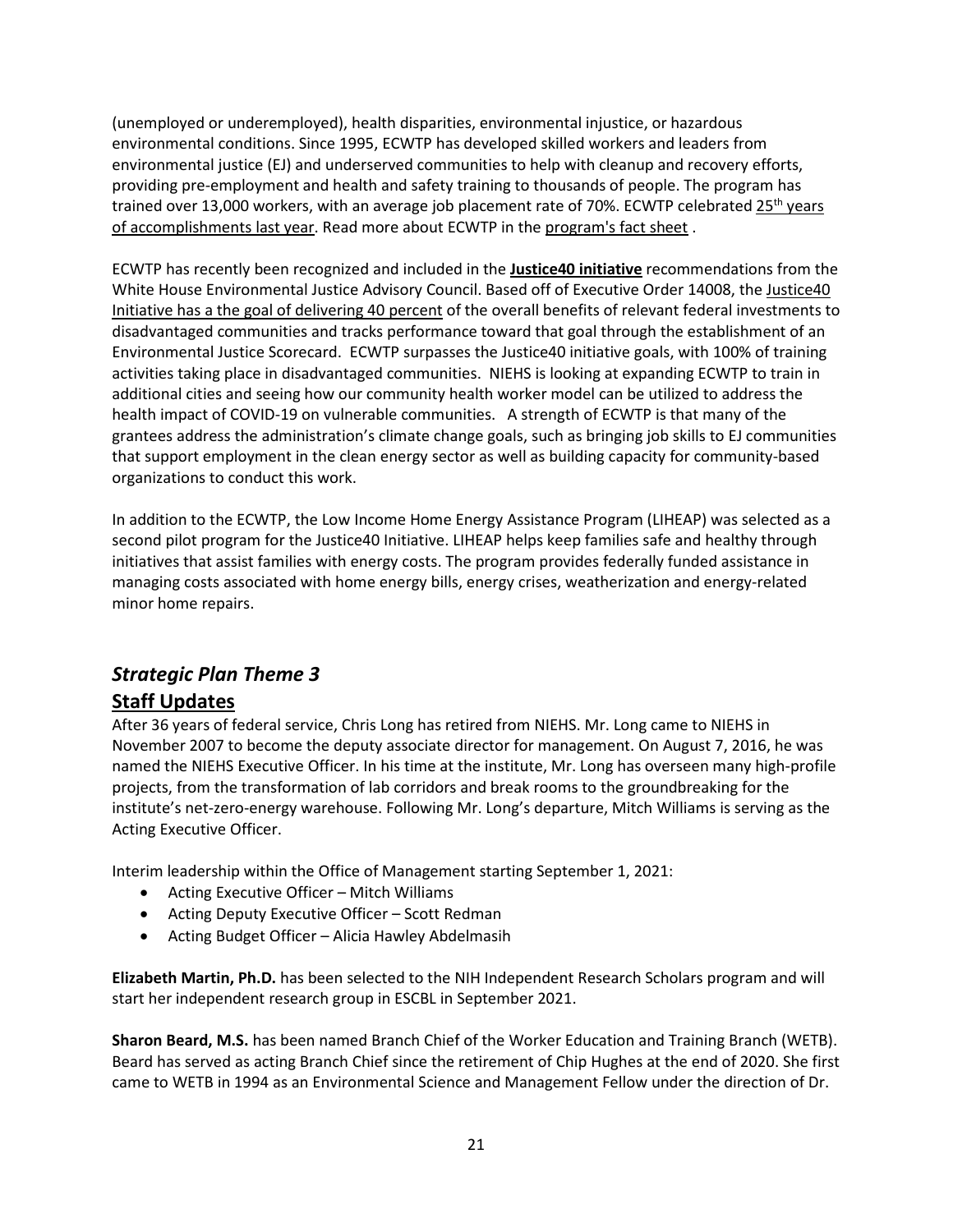Kenneth Olden. Following her experience as an NIEHS fellow, Ms. Beard served as Industrial Hygienist and Program Administrator in the WETB for more than 25 years.

As Branch Chief, she will provide oversight of all activities of the NIEHS Worker Training Program, whose mission is the development of health and safety training for workers who are involved in handling hazardous waste and responding to emergency releases of hazardous materials.

 **CDR Mark Miller, Ph.D.,** has been named the Lead for DNTP Workforce Development Strategy. Miller served as Linda Birnbaum's Chief of Staff throughout much of her tenure reporting into the NIEHS Office COVID Testing and Diagnostics Working Group). Also, over the past year, CDR Miller has taken on a role, he will continue his work leading the DNTP's workforce strategy and also support the implementation of DNTP's strategic research portfolio. of the Director. More recently, he has supported various functional responses to the Unaccompanied Children Humanitarian Mission and the COVID pandemic with exemplary performance (e.g., he was recently recognized with an HHS Secretary's Award for Distinguished Service for his contributions to the detail assignment supporting the DNTP in its efforts to build a workforce development strategy. In this

# **Diversity, Equity, Inclusion, and Accessibility Updates**

 Marie A. Bernard, M.D., as NIH's next Chief Officer for Scientific Workforce Diversity (COSWD). Dr. retirement of Hannah A. Valentine, M.D., who served as NIH's first-ever COSWD. Dr. Bernard has also Bernard will lead NIH's effort to promote diversity, inclusiveness, and equity throughout the biomedical research enterprise. Dr. Bernard has served as the acting COSWD since October 2020, after the served as the deputy director of the National Institute on Aging (NIA) since October 2008.

#### *NIH UNITE Initiative*

 The UNITE initiative was established to identify and address structural racism within the NIH-supported coordinated objectives on tackling the problem of racism and discrimination in science, while developing and the greater scientific community. UNITE is comprised of five committees with separate but methods to promote diversity and inclusion across the biomedical enterprise. The five committees are:

- **Committee U:** Understanding stakeholder experiences through listening and learning *To perform a broad, systematic self-evaluation to delineate elements that perpetuate structural racism and lead to a lack of diversity, equity, and inclusion within the NIH and the external scientific community.*
- **Committee N:** New research on health disparities, minority health, and health equity *To address long-standing health disparities and issues related to minority health inequities in the United States by ensuring NIH-wide transparency, accountability, and sustainability in marshaling resources for health disparity, minority health, and health equity research.*
- **Committee I:** Improving the NIH culture and structure for equity, inclusion and excellence *To change the NIH organizational culture and structure to promote diversity, equity, and inclusion throughout the NIH workforce.*
- **Committee T:** Transparency, communication, and accountability with our internal and external stakeholders

*To ensure transparency, accountability, and sustainability of all UNITE efforts amongst internal and external stakeholders.*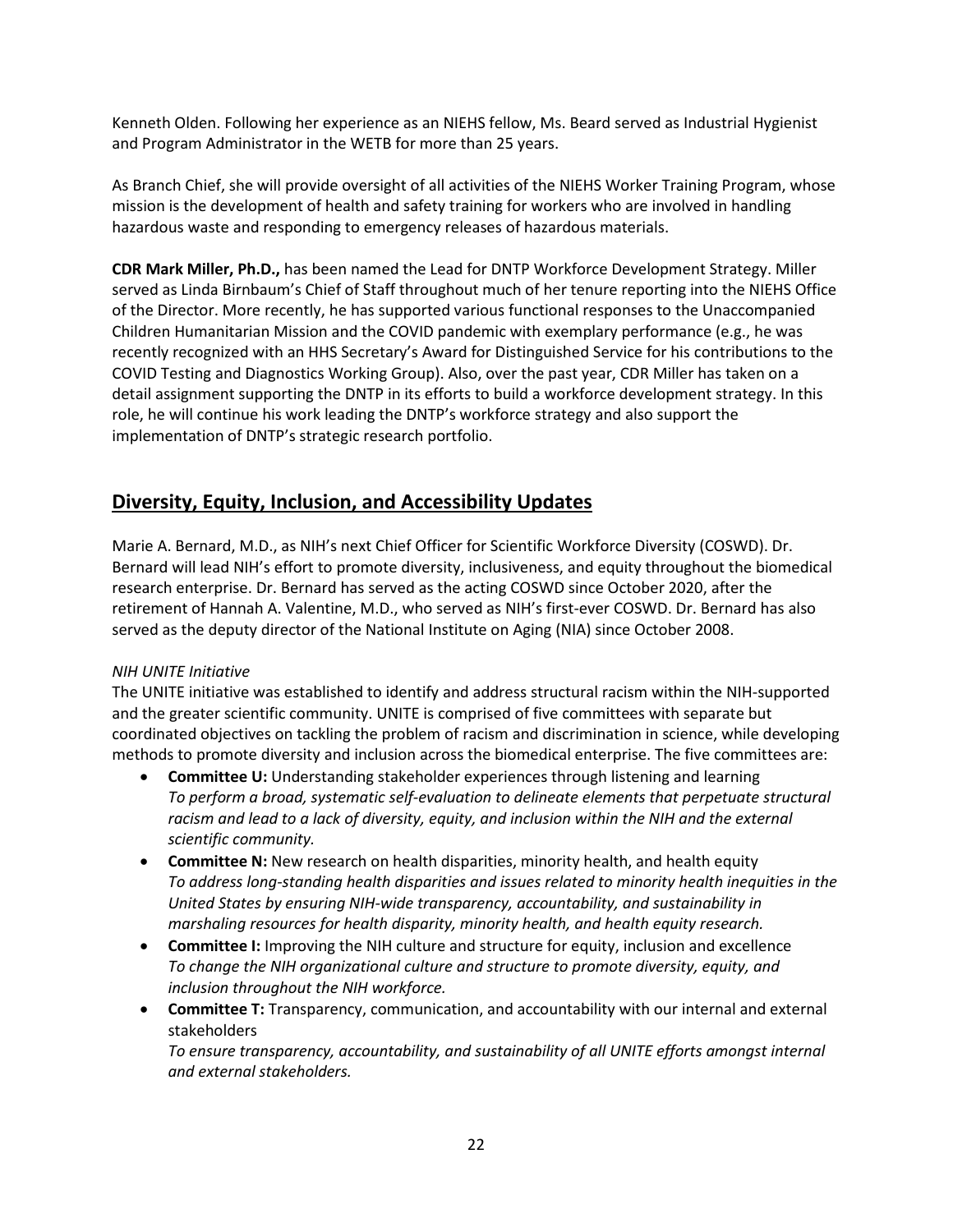*Coordinate NIH-wide efforts and communicate findings from other UNITE committees to internal and external stakeholders, and the public.* 

 • **Committee E:** Extramural research ecosystem: changing policy, culture and structure to promote workforce diversity *To perform a broad systematic evaluation of NIH extramural policies and processes to identify and change practices and structures that perpetuate a lack of inclusivity and diversity within the extramural research ecosystem.* 

### *UNITE Actions/Priorities Going Forward*

- • Listen and learn from a wide variety of stakeholders, including those who are not frequently engaged
- Develop actionable data dashboards that track and provide visualizations of intramural workforce and NIH HD/MH/HE research investments
- Develop programs to spur institutional culture change in support of inclusivity and equity
- Change physical and virtual representations at NIH to more accurately reflect the diversity of our society
- Publish revised NIH internal guidance for reporting racial discrimination (**Manual chapter 1311 )**
- IC-specific disease/topic areas related to HD/MH/HE • Additional Funding Opportunity Announcements (FOAs) that focus on
- Develop programs to expand NIH interactions with and support of HBCUs, TCUs and other MSIs

#### *HBCU Listening Sessions*

 NIEHS is hosting four listening sessions in July and August. Individuals from those schools are invited to share their thoughts on topics such as obstacles in the grant application process and ways to increase To address potential disparities in research funding and training opportunities among scientists and students at historically black colleges and universities (HBCUs) and other minority-serving institutions, the number of minority students receiving graduate degrees.

## **Personalized Environment and Genes Study**

 The NIEHS Environmental Polymorphisms Registry is now The Personalized Environment and Genes information that is shared to learn more about risks for common diseases. Over the past 20 years, Study (PEGS). The study now has new leadership but will continue to study the relationship between genes and the environment, on a much larger scale. This growth will allow researchers to improve the contributions from study participants have allowed researchers to:

- **Determine Factors That Increase Risk of Disease**. PEGS is able to study the relationship between the environment and genes to identify factors that increase the risk of several common diseases, such as diabetes, heart disease, stroke, psoriasis, rheumatoid arthritis, allergies, asthma, cancer, and more.
- exposures and clinical data, researchers are able to study how to improve the prediction of • **Improve Disease Risk Prediction**. By using genetic information along with environmental disease risk.
- age, race, or ethnicity to determine if this can increase the chances of disease. • **Identify Differences in Risk Factors**. Using study data, PEGS is able to examine the differences in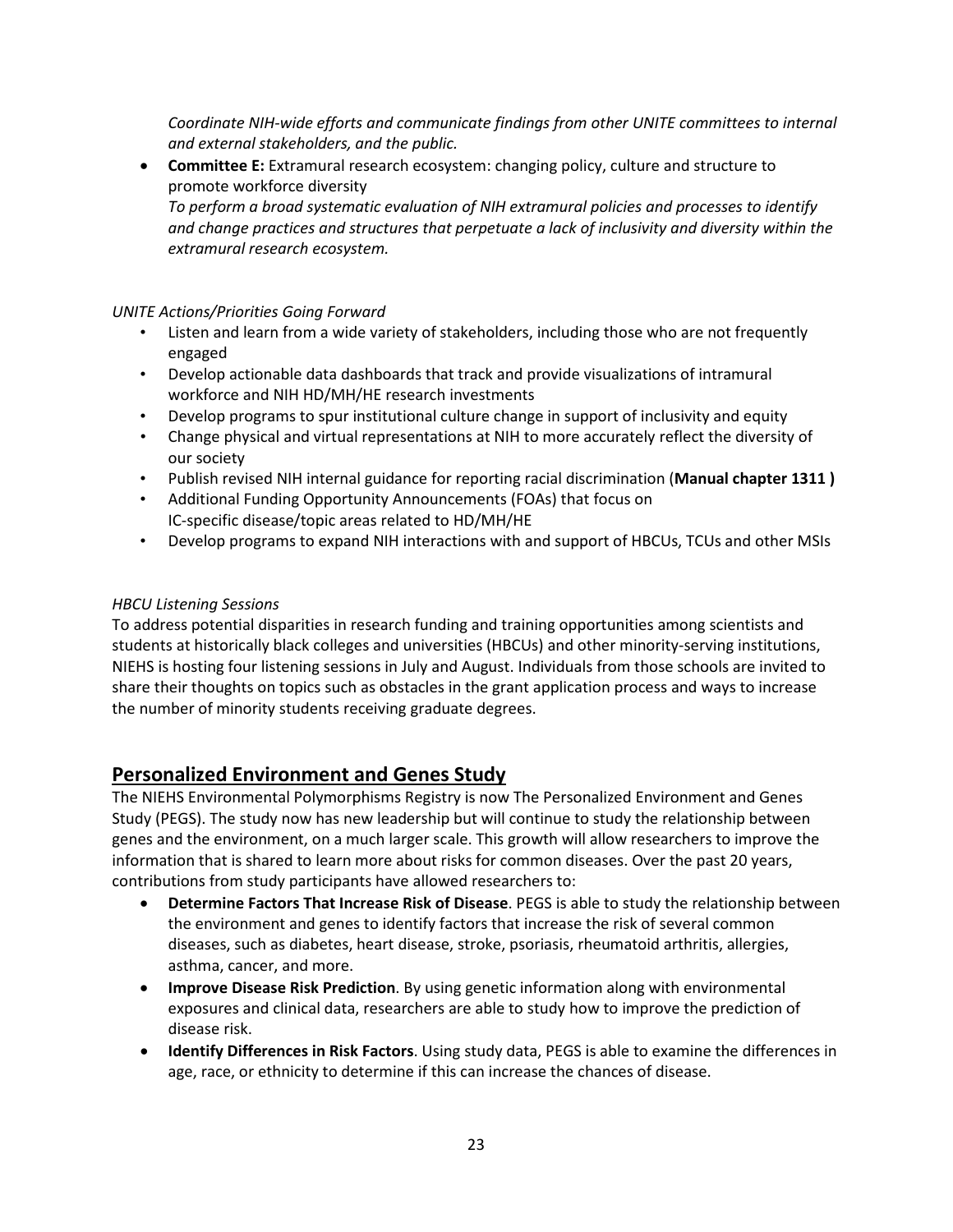• **Understand Diseases and Their Causes**. Using participants' contributions to PEGS, researchers are able to identify key hypotheses about how the environment and genes affect health.

## **Awards and Recognition**

## **2021 Summer Internship Program Poster Winners:**

Undergraduate Winners:

- Dr. Ron Cannon and Dr. Linda Birnbaum Mechanistic Toxicology Branch- DNTP • **1st Place:**  Jayalakshmi Alagar Williams College
- Epigenetic and Stem Cell Biology Laboratory- DIR • **2nd Place:**  Mlana Lore Dr. Laura Bisogno and Dr. Trevor Archer
- Cellular and Molecular Pathology Branch- DNTP • **3rd Place (tie):**  Matthew Chen University of Chicago Dr. Arun Pandiri

### • **3rd Place (tie):**

 University of North Carolina- Chapel Hill Spencer Maranto Dr. Jesse Cushman Neurobiology Laboratory-DIR

• **3rd Place (tie):** 

Kayen Tang Vassar College Dr. Ayland Letsinger and Dr. Jerry Yakel Neurobiology Laboratory-DIR

 University of North Carolina- Chapel Hill • **Undergraduate Honorable Mention:**  Shawn Mathew Dr. Lalith Perera

Genome Integrity and Structural Biology Laboratory-DIR

- **Undergraduate Honorable Mention:** 
	- University of North Carolina- Chapel Hill Kim Nguyen Dr. Justin Collier and Dr. Anton Jetten Immunity, Inflammation and Disease Laboratory-DIR

## Graduate Winners:

 • **1st Place:**  University of North Carolina- Chapel Hill Opal Patel Dr. Kaitlyn Lawrence and Dr. Dale Sandler Epidemiology Branch-DIR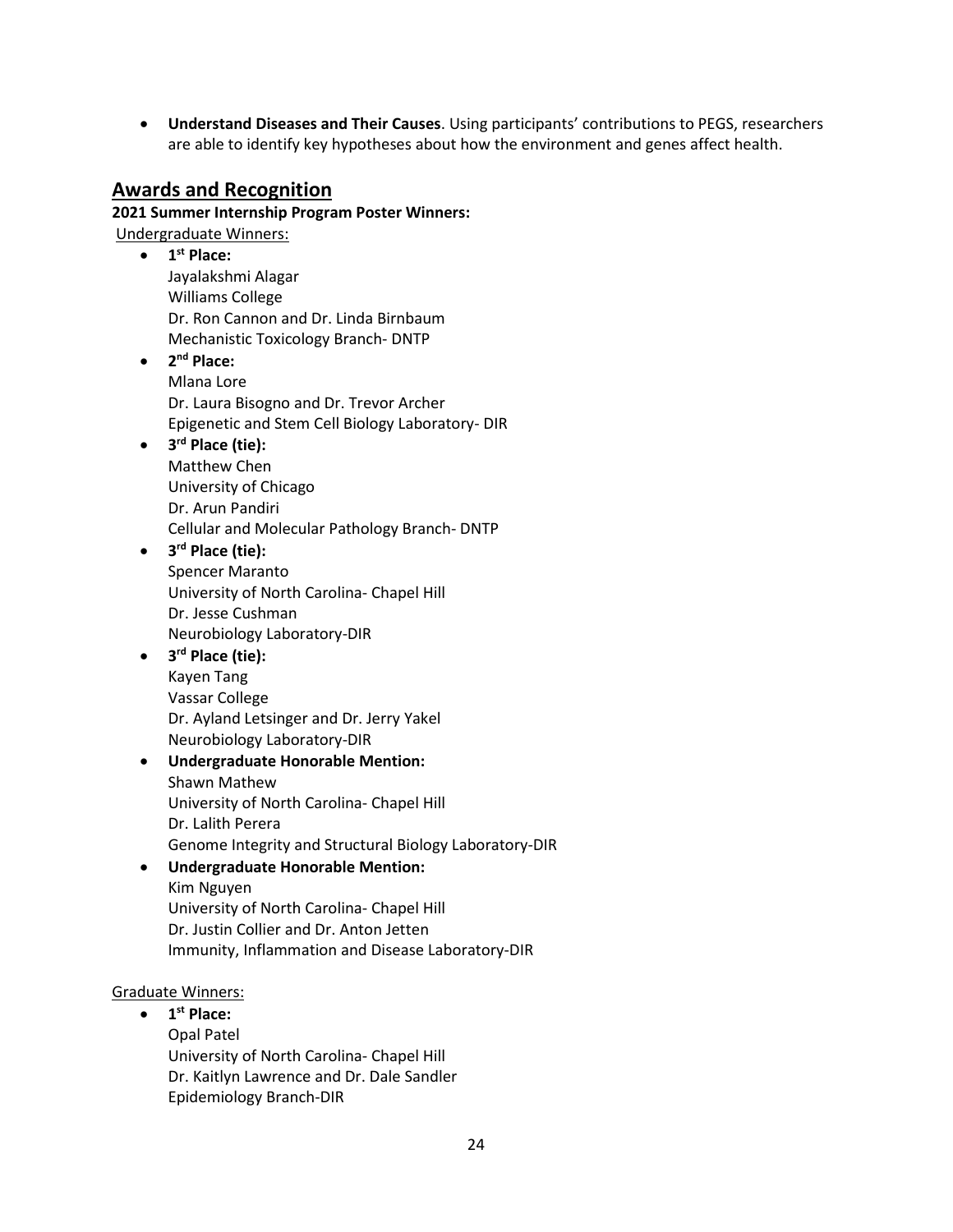### • **2nd Place (tie):**

 Dr. Katie O'Brien and Dr. Dale Sandler Epidemiology Branch- DIR Yilda Macias New Mexico State University

### • **2nd Place (tie):**

 Dr. Ann Von Holle and Dr. Clarice Weinberg Rachel Thompson Grand Valley State University Biostatistics and Computational Biology Branch-DIR

 Cellular and Molecular Pathology Branch- DNTP • **3rd Place:**  Courtney Moore Tuskegee University College of Veterinary Medicine Dr. Ron Herbert

## • **Graduate Honorable Mention:**

 Dr. Katie O'Brien and Dr. Dale Sandler Sharonda Lovett Boston University Epidemiology Branch-DIR

### University of North Carolina- Chapel Hill Integrative Health Assessments Branch- DNTP • **Graduate Honorable Mention:**  Claire Ashley Dr. Suril Mehta

## **NSCP Summer 2021 Poster Winners:**

Group 1 (NSCP 2020-21)

- **(1) Best Presenter**: Eddy Rios Mentored by Dr. Linda Yu and Dr. Darlene Dixon
- **(2) Honorable Mention**: Jadesola Oladosu Mentored by Dr. Sue Fenton

### Group 2 (NSCP 2021-22)

- **(1) Best Presenter**: Jessica Wu Mentored by Dr. Ayland Letsinger and Dr. Jerrel Yakel
- **(2) Honorable Mention**: Helena Hysong Mentored by Dr. Joseph Rodriquez

 **Liz Garcia-Peterson, Ph.D.,** from the Metabolism, Genes, and Environment Group, and **Saniya Rattan, Ph.D.,** from the Reproductive Developmental Biology Group, have been named Postdoctoral Research Associate Training (PRAT) Program Fellows. The program is sponsored by the National Institute of General Medical Sciences (NIGMS). Of the eight available PRAT fellowships, two went to NIEHS postdocs. That means the institute garnered 25% of the positions. For the next three years, the PRAT writing, and foster a sense of collaboration with other PRAT fellows through networking events. program will pay their salaries, buy needed research supplies, offer training in leadership skills and grant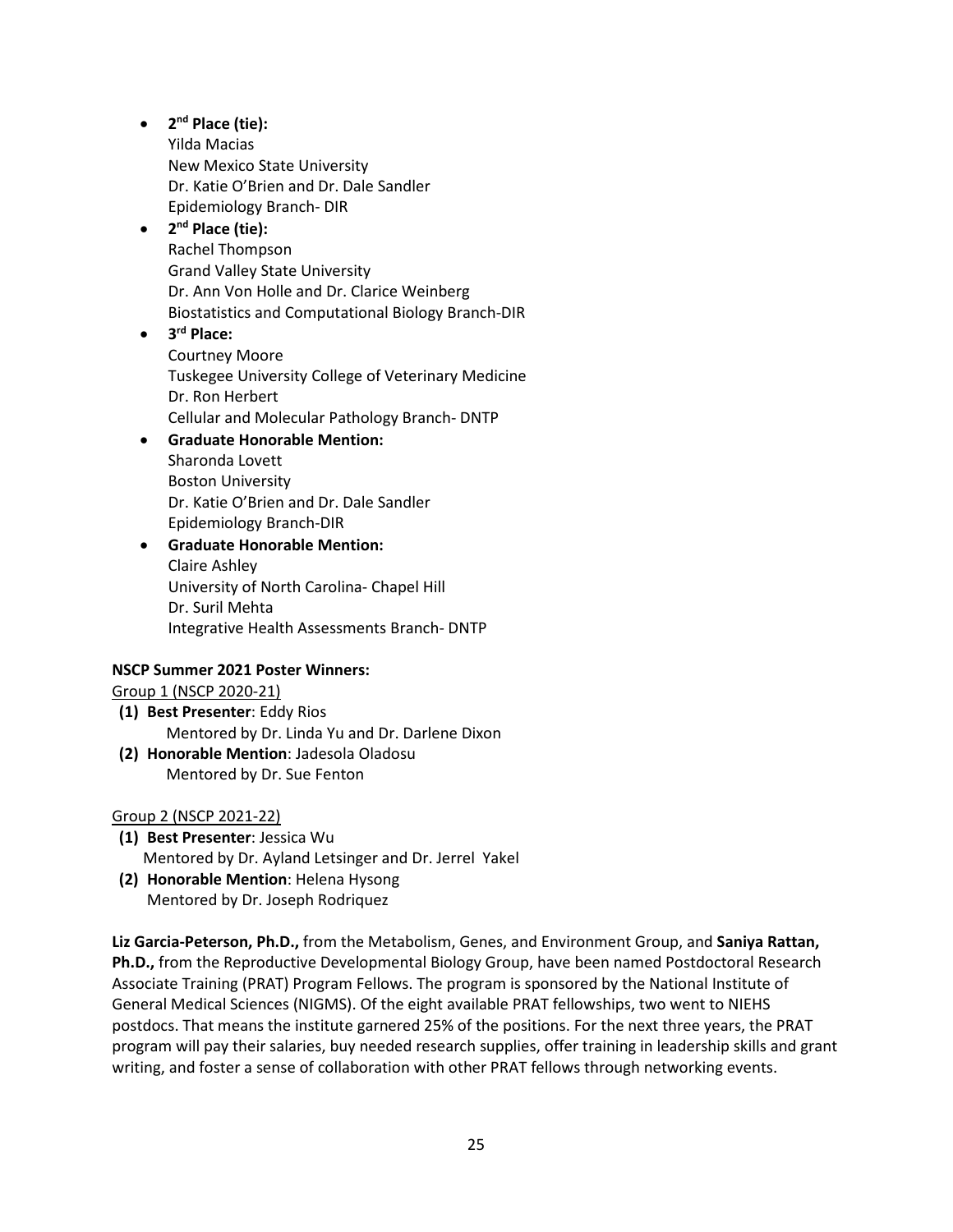### **K.C. Donnelly Externship Awards:**

 The Superfund Research Program (SRP) has established an honorary award in memory of K.C. Donnelly, Ph.D., a longtime SRP grantee who worked tirelessly to improve our understanding of environmental exposure and genotoxicity of complex chemical mixtures. The purpose of these supplements is to provide current SRP-funded graduate students/post-doctoral researchers with

 translational/transdisciplinary opportunities and experiences within other SRP-funded grants, government laboratories (EPA, ATSDR, NIEHS), or other agencies (state, local, Tribal). This year, 14 outstanding trainees received K.C. Donnelly Externship Awards:

- University of Iowa SRP Center trainee **Christian Bako** will work at the EPA Center for Public Health and Environmental Assessment.
- **Victoria Colvin**, from the OSU SRP Center, will travel to the Massachusetts Institute of Technology SRP Center.
- Texas A&M SRP Center trainee **Alexandra Cordova** will work at the Los Alamos National Laboratory.
- **Subham Dasgupta, Ph.D.**, from the OSU SRP Center, will travel to the Dartmouth College SRP Center.
- • University of Rhode Island (URI) SRP Center trainee **Matthew Dunn** will conduct an externship with SRP-funded small business Cyclopure, Inc.
- • **Luisa Feliciano**, a Northeastern University SRP Center trainee, will work at the U.S. Army Corps of Engineers Geospatial Research Laboratory.
- **Molly Frazar**, from the University of Kentucky SRP Center, will work at the EPA.
- the UC San Diego SRP Center. • **Kamila Murawska-Wlodarczyk**, a trainee at the University of Arizona SRP Center, will travel to
- • University of Kentucky SRP Center trainee **Ariel Robinson** will travel to the North Carolina State University SRP Center.
- **Bridger Ruyle**, from the URI SRP Center, will work at the National Toxicology Program Laboratory.
- UC Davis SRP Center trainee **Brittany Saleeby** will travel to the Duke University SRP Center.
- **Breandon Taylor**, of the University of Louisville SRP Center, will travel to the Louisiana State SRP Center.
- Northeastern University SRP Center trainee **Skarlet Velasquez** will travel to the Dartmouth College SRP Center.
- **Guobin Xia, Ph.D.**, from the Baylor College SRP Center, will travel to the UC Davis SRP Center.

### **K99/R00 Award:**

 **Cassandra Hayne, Ph.D.** in STL was awarded a K99 MOSAIC Award (1K99GM143534-01). This central Opportunities for Scientific and Academic Independent Careers (MOSAIC) program is part of NIH's NIH program is awarded by NIGMS. Dr. Hayne will be mentored by Dr. Robin Stanley. The Maximizing efforts to enhance diversity within the academic biomedical research workforce and is designed to facilitate the transition of promising postdoctoral researchers from diverse backgrounds, for example individuals from groups underrepresented in the biomedical research workforce at the faculty level, into independent, tenure-track or equivalent research-intensive faculty positions.

### **K43 Award:**

 Award aims to provide research support and protected time to a research scientist from a LMIC who holds an academic junior faculty position or research scientist appointment at an LMIC academic or **Dr. Temitope (Temi) Adedeji**, a Visiting Fellow in the Wade group, received an NIH Emerging Global Leader Award (K43) from the NIH Fogarty International Center. The Fogarty Emerging Global Leader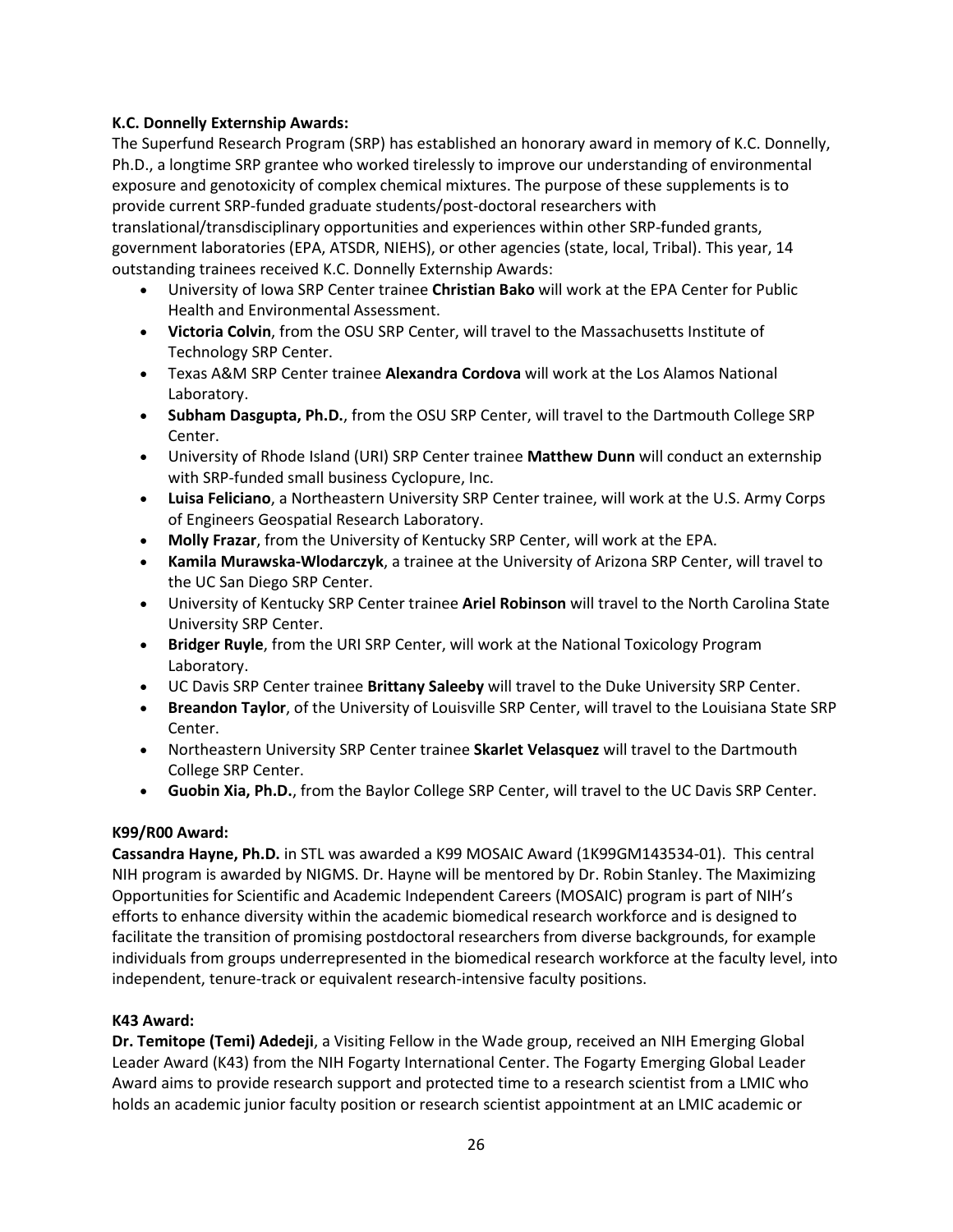research institution. Low-income, lower-middle-income and upper-middle-income countries are included.

### **Science Communication Fellowship:**

 nine-month program for early career PhD scientists who want to maximize the impact of their work to benefit public health and the environment and share their passion for science. Fellows are chosen from **Dr. Emily Werder**, an IRTA Postdoctoral fellow in Dale Sandler's group, was selected to participate in the prestigious Science Communication Fellowship program. The Science Communication Fellowship is a the fields of green chemistry/engineering and the environmental health sciences, and work in academia and government.

 Social Sciences Research (OBSSR) Early-Stage Investigators (ESI) Paper Competition awards recognize health-related behavioral and social sciences. This year, Kaitlyn Lawrence, Ph.D. an IRTA Postdoctoral Fellow in the Chronic Disease Epidemiology Group (EB) was one of four awardees for the 14th Matilda White Early-Stage Investigator Paper Award. **NIH Matilda White Riley Early-Stage Investigator Paper Competition:** The NIH Office of Behavioral and emerging scientists whose research reflect Dr. Matilda White Riley's vision of research excellence in

### **Protein Data Bank at 50 (PDB@50): Best Poster Award, American Society for Biochemistry and Molecular Biology Symposium Celebrating**

Seda Kocaman, Ph.D., Visiting Postdoctoral Fellow in the Nucleolar Integrity Group (STL)

### **Intramural AIDS Research Fellowship:**

Alexander Foo, Ph.D., Visiting Postdoctoral Fellow in the Nuclear Magnetic Resonance Group (GISBL)

### **2022 NIH FARE Awards:**

 present their abstracts, and the winners will judge next year's FARE competition. The NIH Fellows Committee, the Scientific Directors, and the NIH Office of Intramural Training & Education sponsor the 17 early-career scientists from NIEHS won the annual National Institutes of Health (NIH) Fellows Award for Research Excellence (FARE). FARE awardees receive \$1,500 to attend a scientific meeting and awards.

- Alexander Foo, Ph.D. Mentor: Geoffrey Mueller, Ph.D. Project: Vicilin Buried Peptides (VBP)'s Mediate Cross-Reactivity Between Evolutionarily-Distant Species
- Matias Grodzielski, Ph.D. Mentor: John Cidlowski, Ph.D. Project: Glucocorticoids Regulate Gene Expression and Stimulate Proplatelet Formation in Murine Megakaryocytes
- Yosuke Sakamachi, Ph.D. Mentor: Stavros Garantziotis, M.D. Project: Toll-Like-Receptor 5 Protects Against Pulmonary Fibrosis by Reducing Lung Dysbiosis
- Dana Al-Hasan, Ph.D. • Dana Al-Hasan, Ph.D. Mentor: Chandra Jackson, Ph.D., M.S. Project: Using INLA-SPDE Spatial Modeling to Examine Associations Between Neighborhood Characteristics and Alzheimer's Disease and Related Dementia
- Jennifer Woo, Ph.D., M.P.H. 27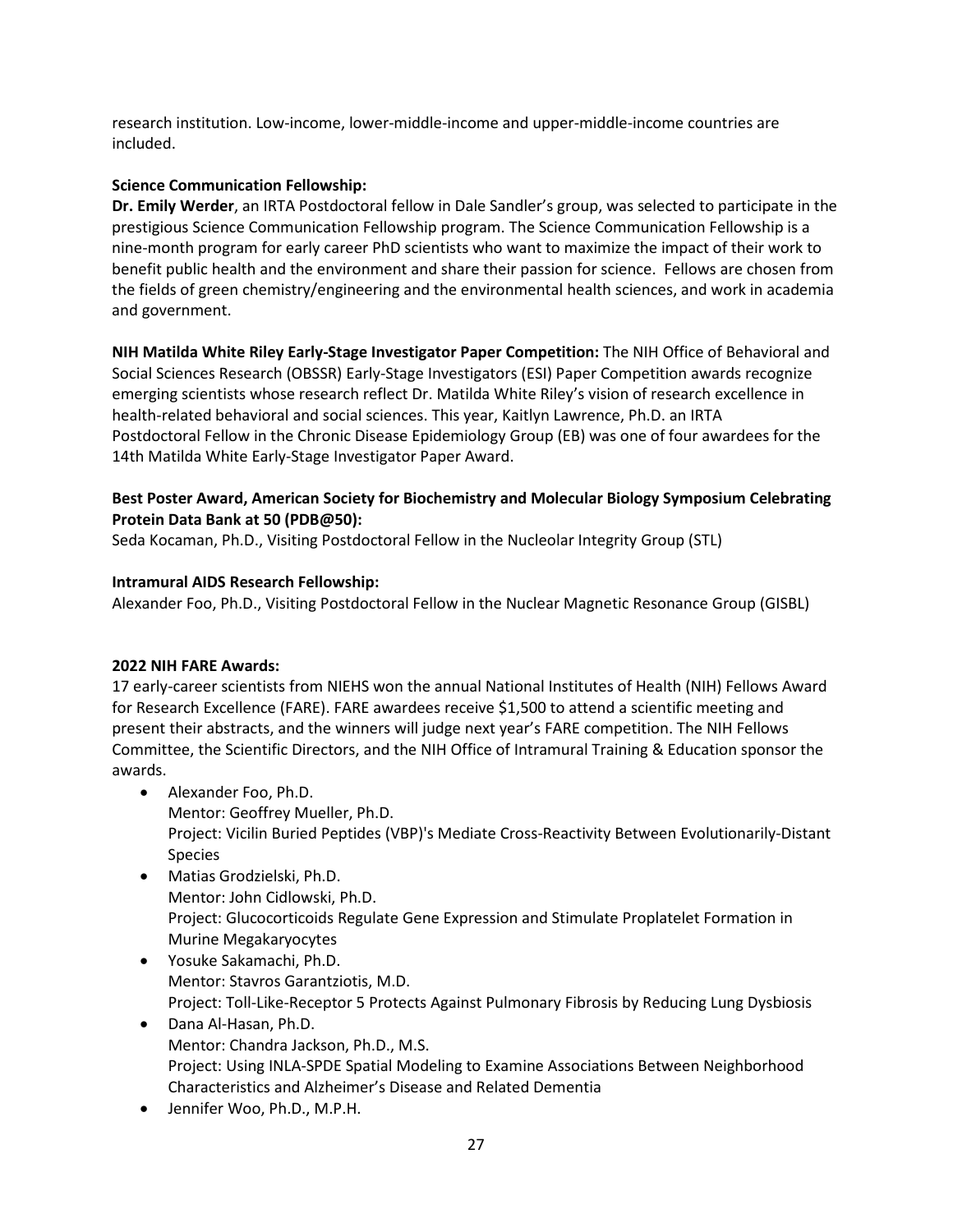Mentor: Dale Sandler, Ph.D.

Mentor: Dale Sandler, Ph.D.<br>Project: Early Life Trauma and Incident Breast Cancer

- Ciro Amato, Ph.D. Mentor: Humphrey Yao, Ph.D. • Ciro Amato, Ph.D.<br>Mentor: Humphrey Yao, Ph.D.<br>Project: Our Differences Make Us Complete: The Identification of Novel Cell Populations in Penis Development and their Involvement in Hypospadias
- Mentor: John Cidlowski, Ph.D. • David Diaz Jimenez, Ph.D. Project: Glucocorticoids Rewire Macrophage Metabolism and Inflammation through Transcriptional Reprogramming of the IRG-1 and SUCNR1 expression
- Justin Collier, PharmD, Ph.D. Mentor: Anton Jetten, Ph.D. Project: GLIS3-Deficiency Leads to Impaired Renal Mitochondrial Metabolism and Polycystic Kidneys
- Komlan Atitey, Ph.D. Mentor: Benedict Anchang, Ph.D. Project: Performance Metrics of High Dimensional Reduction Methods for Better Visualization and Interpretability of Separable Biological Data
- Yun-Gil Roh, Ph.D. Mentor: Anton Jetten, Ph.D. Project: Loss of GLIS2 Initiates Nephronophthisis Through Macrophage Infiltration by Direct Regulation of Fibrosis/ECM and Immune/Inflammation Gene Expression.
- Tapas Pradhan, Ph.D. Mentor: Anton Jetten, Ph.D. Project: GLIS3 Plays a Critical Role in Astrocyte Differentiation and Function
- Jicheng Li, Ph.D. Mentor: Guohong Cui, M.D., Ph.D. • Jicheng Li, Ph.D. Mentor: Guohong Cui, M.D., Ph.D. Project: DBS-based Chemogenetic Gene-Therapy Rescues Motor Deficits in Mice with Advanced Parkinson's Disease
- Yichang Chen, Ph.D. Mentor: Erik Tokar, Ph.D. Intelligence Technology to Screen for Developmental Toxicants Project: A Human Pluripotent Stem Cell-Based High-Throughput Platform with Artificial
- Sukanya Saha, Ph.D. Mentor: Guohong Cui, M.D., Ph.D. Project: Pathophysiological Study of Fungicide Benomyl in Parkinson's Disease

## • Xian Wu, Ph.D. Mentor: Erik Tokar, Ph.D. Project: Mechanisms of Cadmium-Induced Aberrant Differentiation of Human Embryonic Stem Cells to Cardiomyocytes and Cardiac Organoid Formation Mimicking Heart Development

- Meredith Frazier Ph.D. Mentor: Robin Stanley, Ph.D. Project: Searching for U: Cryo-EM Structures of the SARS-CoV-2 Endoribonuclease Nsp15 Reveal Insight into Nuclease Specificity and Dynamics
- Guangning Zong, Ph.D. Mentor: Stephen Shears, Ph.D. • Guangning Zong, Ph.D.<br>Mentor: Stephen Shears, Ph.D.<br>28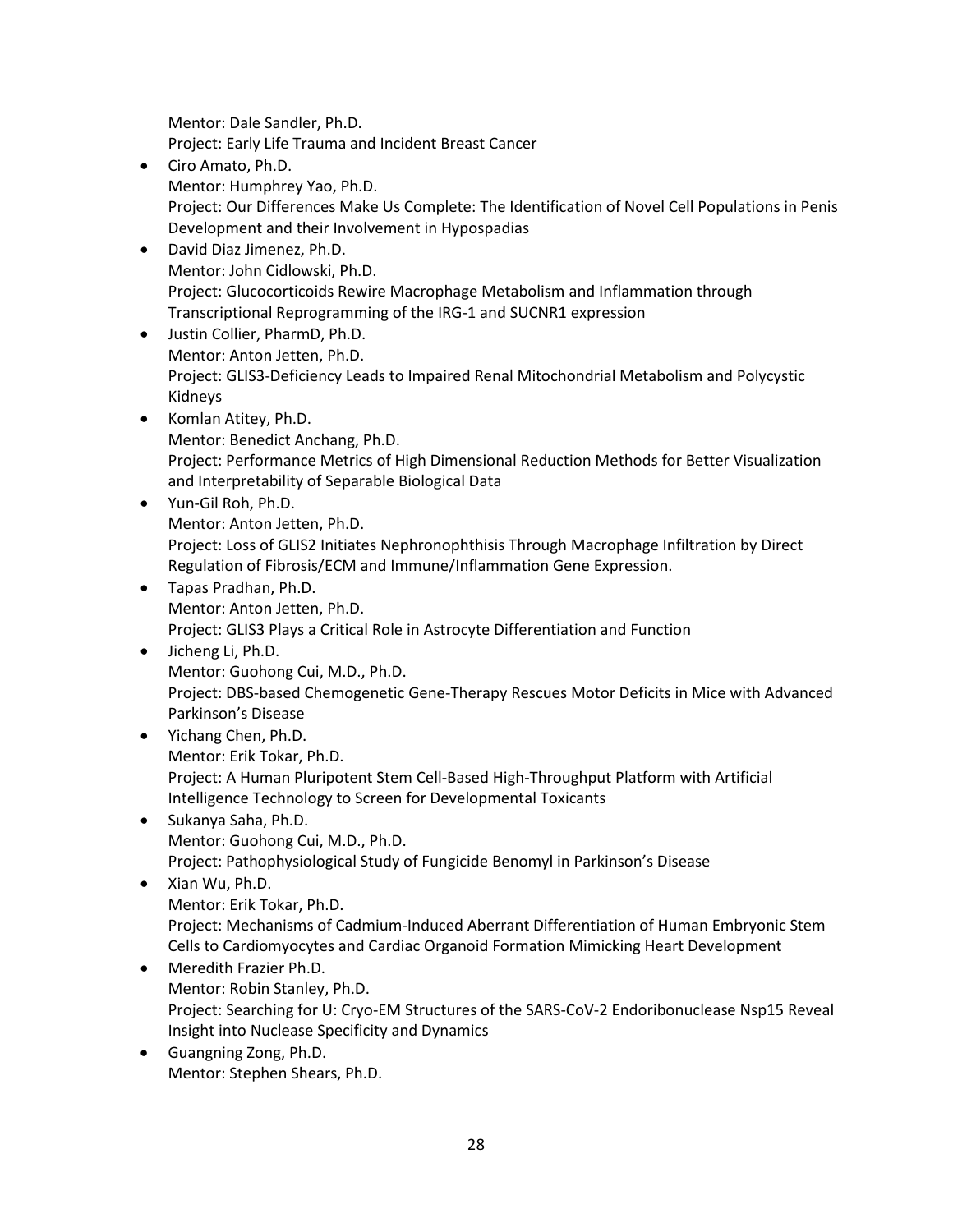Dynamic Aspects of Protein Function Project: Diphosphoinositol Phosphatase 1 (DIPP1): Moving the Structural Spotlight to Illuminate

### **2021 Virtual Postbac Poster Days – Outstanding Posters:**

 189 of the 950 posters presented at NIH Postbac Poster Day were recognized as outstanding (top 20% of all posters). 10 NIEHS posters presenters were recognized as outstanding

- Alexander Merder *Examining the CD8 T Cell Receptor Repertoire of Smokers*  Preceptors: Douglas Bell, Suzanne Martos
- Kamiya Bridges *Loss of Runx1 Leads to Development of Ovarian Pathologies*  Preceptor: Barbara Nicol
- Kathleen Embury *Detecting Epigenetic Effects of Poly Aromatic Hydrocarbon Exposure in Mouse Bone Marrow with DNA Methylation Array Analysis*  Preceptors: Douglas Bell, Oswaldo Lozoya
- Lauren Gullett *Neighborhood Social Cohesion and Serious Psychological Distress among Asian, Black, Hispanic/Latinx, and White Men and Women in the United States*  Preceptors: Chandra Jackson, Dana Alhasan
- Ruth Parsons *Treacle N-Terminal Region Missense Mutations Decrease Protein Stability and DNA Binding*  Preceptors: Scott Williams, Percy Tumbale
- *Bacterial Activation of Lung Innate Immunity Affects Fibrosis Development*  • Sanya Mehta Preceptors: Stavros Garantziotis, Yosuke Sakamachi
- Sarah Chong *Mossy Fiber Inputs to Hippocampal Area CA2*  Preceptors: Serena Dudek, Daniel Radzicki
- Preceptors: Katharine McCann, Serena Dudek • Sarah Jo Sleiman *Hippocampal CA2 Development under the Influence of Prenatal Spironolactone*
- Suzanna Kafer *Potential Role of With-No-Lysine Kinase 1 (WNK1) in Oocyte Maturation*  Preceptors: Carmen Williams, Paula Stein
- Sydney Fry *3D-printed Capacitive Sensor Objects for Object Recognition Assays*  Preceptor: Jess Cushman

### **International Freezer Challenge:**

 For a second year in a row, **NIH has won the Top Government Organization Award for the [International](https://www.freezerchallenge.org/about.html)  [Freezer Challenge](https://www.freezerchallenge.org/about.html)**! Across all of NIH, freezer challenge efforts saved an estimated 535,000 kWh per year, the equivalent annual electricity use of 45 US households. **Half of those savings were due to efforts at NIEHS.**